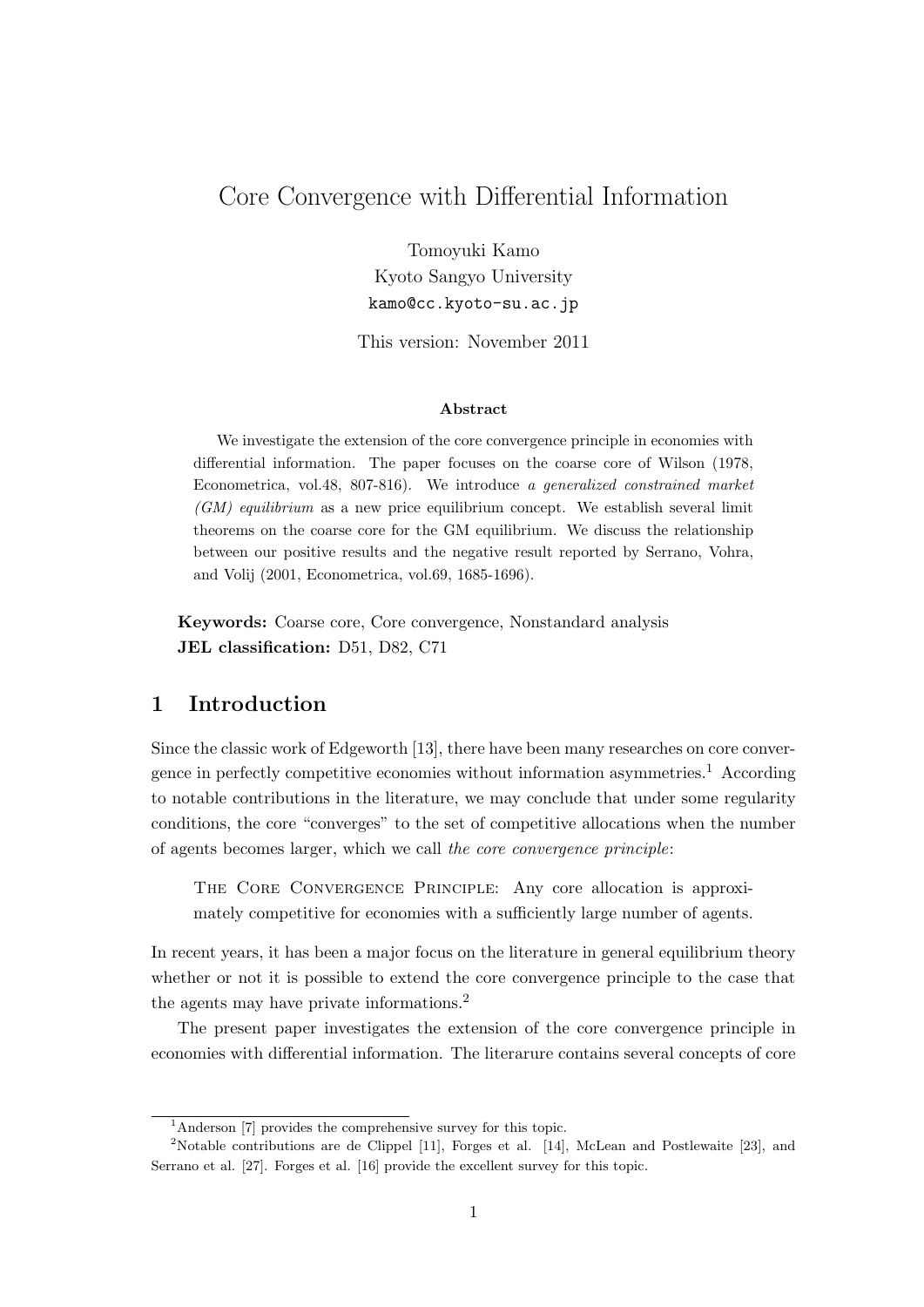with incomplete information.<sup>3</sup> Among them, this paper focuses on the *coarse core* defined by Wilson [30], which is the notion of the core at the interim stage when no private information is pooled among members of a coalition and incentive constraints are not relevant.<sup>4</sup> No convergence result for the coarse core has been established yet.<sup>5</sup> We provide the two types of limit theorems on the coarse core. The first is the Debreu-Scarf type limit theorem: Any allocation in the coarse core which survives replication is supported as a price equilibrium (Theorem 1). Furthermore, we establish the equivalence result under certain conditons (Theorem 2). The second is the extension of the "Strong Core Theorem" in Anderson [5]: In a large economy with finite types of agents, any coarse core allocation is approximately decentralized by the price, i.e., the core consumptions are near the competitive demands at some price (Theorem 3).

To clarify the position of this paper in the literature, we shall briefly review the background for our research. In his seminal paper [30], Wilson proposed the coarse core as a concept of the core at the interim stage, and the *constrained market (CM) equilibrium* as a corresponding price equilibrium notion. While Wilson himself pointed out that the coarse core contains the CM equilibrium allocations, it has been unsolved for many years whether or not the Debreu-Scarf argument still holds in this framework. Serrano et al.[27] provided the first resolution of this problem. Their answer was negative: They showed, by a simple example, that in the replica sequence of economies, there exists the allocation in the coarse core that cannot be supported as a CM equilibrium.

In spite of their negative result, we claim that the core convergence principle is still valid for the coarse core. A key idea of our results is a price equilibrium notion. We propose another equilibrium notion, a *generalized constrained market (GM) equilibrium*, which is a generalization of the CM equilibrium. In the present paper, we demonstrate that it is possible to recover the core convergence principle if we adopt the GM equilibrium as a price equilibrium concept.<sup>6</sup> A careful examination of the counter-example in [27] suggests the reason for the failure of core convergence: The budget constraints in the CM equilibrium is too stringent for the agent to afford the core allocation at the support price. On the other hand, since budget constraints in the GM equilibrium are more flexible than in the CM equilibrium, the budget-feasibility of the core allocation does not matter for the GM equilibrium. This is an essence of our convergence result.

The difficulty in establishing the convergence in this framework lies in the fact that a standard core theory cannot be applied directly to the coarse core, because a "blocking" concept in the definition of the coarse core is based on a common knowledge argument.

<sup>3</sup>For example, de Clippel [11], Lee and Volij [24], Vohra [28]. Volij [29],Wilson [30], and Yannelis [31] provided the notions of the core at the interim stage, respectively. See also Forges et al. [16].

<sup>4</sup>When incentive constraints are relevant, the corresponding core may be empty. See Forges et al. [15] and Vohra [28].

<sup>5</sup>de Clippel [11] showed that the *subset* of the coarse core, the type-agent core, converges to the constrained market equilibrium allocations under some conditions.

<sup>&</sup>lt;sup>6</sup>Serrano et.al [27] pointed out that their non-convergence result is also valid for a broader class of price equilibrium concepts including the CM equilibrium. Of course, our GM equilibrium does not come under their category.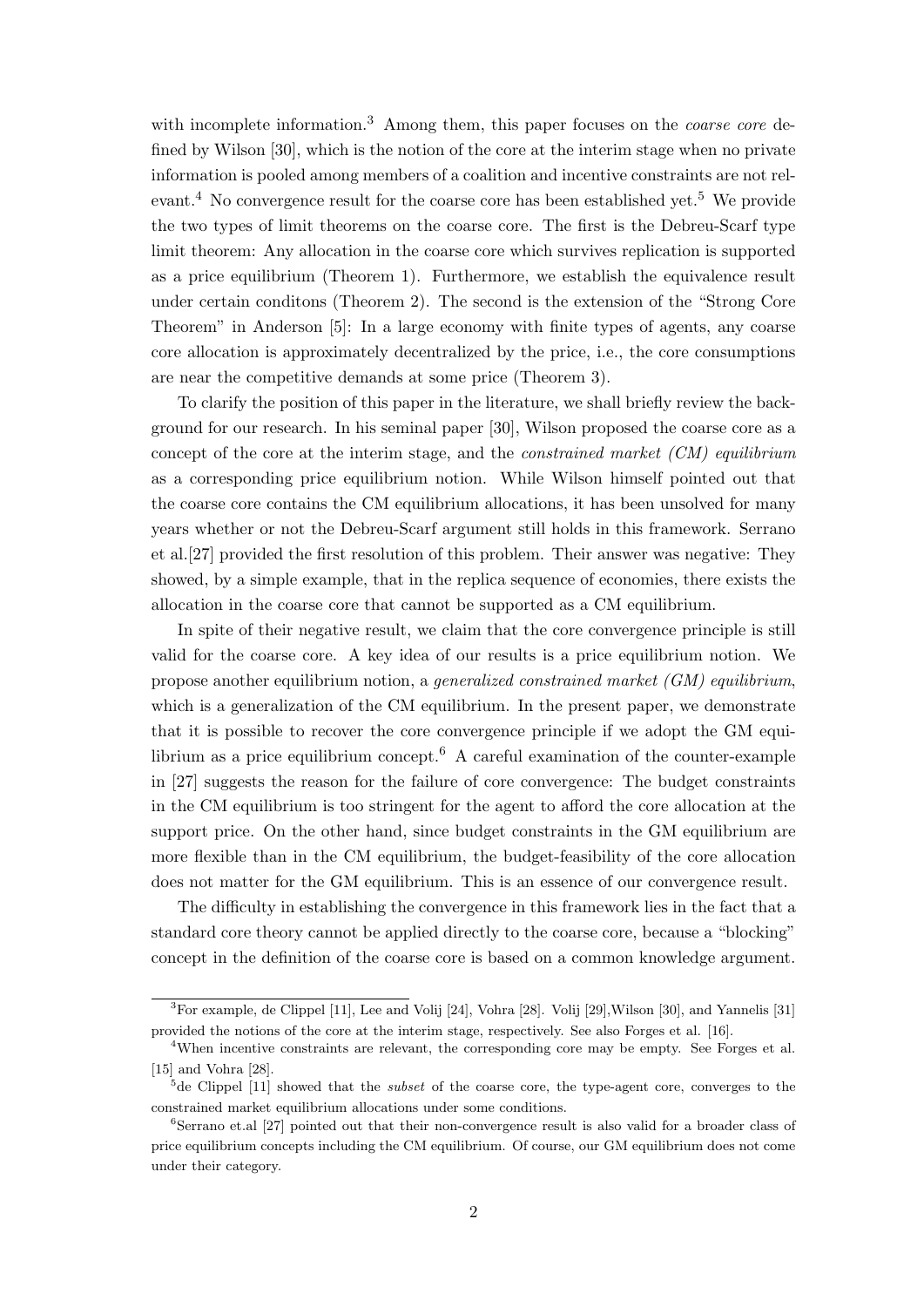We use some tricks to overcome it. We transform an economy with differential information to another economy without information asymmetries, which we call an *auxiliary economy*. Since the auxiliary economy is regarded as the Arrow-Debreu economy with symmetric information, we can naturally define a core and price equilibrium of this economy. It is crucial that the standard core theory works in the auxiliary economy. We establish the limit theorems on the coarse core through the core convergence in the auxiliary economy. The core convergence in the auxiliary economy, however, is not immediate consequences of Anderson [5] or Debreu and Scarf [12], because the preference of the agent may not be continuous. We need a careful treatment about this problem to establish the results.

As the final remak, it is important to point out that our limit theorems have an implication about the case that the incentive compatibility constraints are relevant. Our formulation of a sequence of economies makes the private informations of all agents non-exnclusive<sup>7</sup> in the sense of Postlewaite and Schmeidler [26] when the number of agents are large, which means that the incentive constraints become irrelevant. Hence, our theorems also imply the convergence of the *incentive-compatible coarse core* defined by Vohra [28].

The rest of the paper is organized as follows: The next section is devoted to the description of the economy and the definitions of the fundamental concepts. In Section 3, we introduce our price equilibrium notion. Our convergence results are stated in Section 4 and proved in Section 5. In Section 6, we illustrate our results and discuss the relationship to Serrano et al.[27]. We provide concluding remarks in the last section.

## **2 Preliminaries**

We begin with some notations and definitions. A cardinality of a set *S* is denoted by |S|. Let  $x, y \in \mathbb{R}^n$  and  $B \subset \mathbb{R}^n$ .  $x \geq y$  means  $x_i \geq y_i$  for all  $i; x > y$  means  $x \geq y$  and  $x \neq y; x \gg y$  means  $x_i > y_i$  for all  $i; \mathbb{R}^n_+ := \{x \in \mathbb{R}^n \mid x \geq 0\}; \mathbb{R}^n_{\oplus} := \{x \in \mathbb{R}^n \mid x > 0\};$  $\mathbb{R}^n_{++} := \{x \in \mathbb{R}^n \mid x \gg 0\};\; \|x\|_{\infty} := \max_{1 \leq i \leq n} \{x_i\};\; \|x\| := \sum_{i=1}^n |x_i|;\; \Delta^n := \{x \in \mathbb{R}^n : |x_i| \leq n\}$  $\mathbb{R}^n \mid ||x|| = 1$ ;  $\Delta_+^n := \Delta_-^n \cap \mathbb{R}_+^n$ ;  $\Delta_{++}^n := \Delta_-^n \cap \mathbb{R}_{++}^n$ ;  $\rho(x, B) := \inf \{ ||x - y|| \mid y \in B \}$ ;  $\rho(x, B) = \infty$  if  $B = \emptyset$ .

Let  $\Omega$  be a finite set of states where  $|\Omega| = m$ . An *event* is a subset of  $\Omega$ . We represent a private information of an agent as a partition  $\mathscr P$  of  $\Omega$ . Let  $\mathbf P(\omega)$  be the element of *P* that contains *ω*. *I* is a collection of partitions of Ω. The *meet* of the collection of partitions *{Pk}k∈<sup>K</sup>* is the finest partition of Ω that is coarser than *P<sup>k</sup>* for all *k ∈ K*, and it is denoted by  $\bigwedge_{k \in K} \mathcal{P}_k$ .

There are  $\ell$  goods available at each state. A *consumption at state*  $\omega$  is denoted by  $x_{\omega} = (x_{1,\omega}, \ldots, x_{\ell,\omega})$ . A *(state-contingent) consumption plan* is a vector of consumptions at every state, which is denoted by *x*:  $x = (x_\omega)_{\omega \in \Omega}$ . A set of consumption plans is  $X = \mathbb{R}_{+}^{L}$  where  $L = \ell \times m$ . Let us define  $X_{\oplus} := \mathbb{R}_{\oplus}^{\ell} \times \cdots \times \mathbb{R}_{\oplus}^{\ell}$ , i.e., *m* times direct

<sup>7</sup>Equivalently, the *informational size* of every agent becomes zero in the sense of Mclean and Postlewaite [22].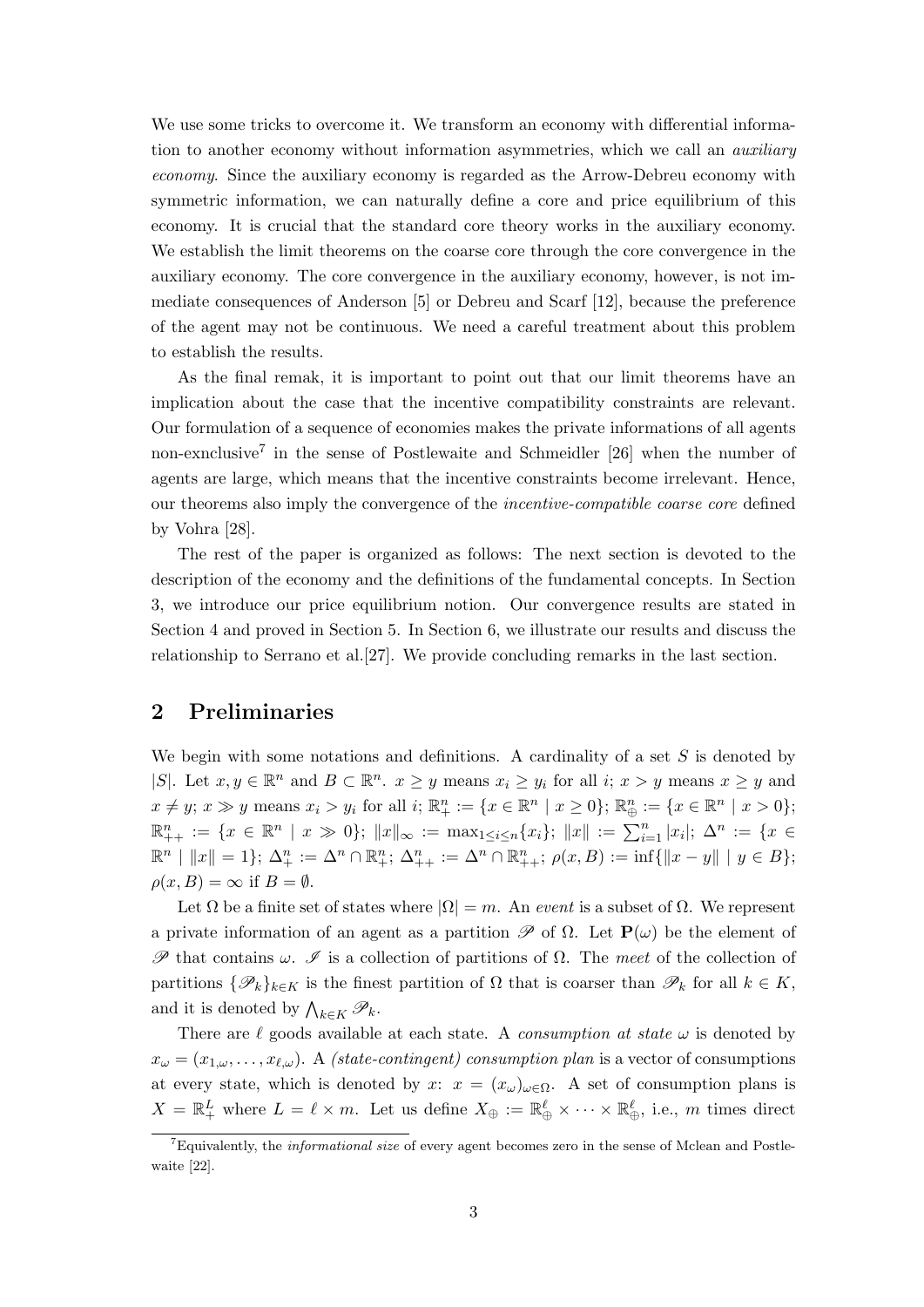product of  $\mathbb{R}^{\ell}_{\oplus}$ .  $X_{\oplus}$  is the set of consumption plans such that the consumption at every state is nonzero. We assume that there is a complete set of state-contingent contracts and incentive constraints on contracts are not relevant.The set of prices for state-contingent contracts is  $\Delta_+^L$ . Given  $x \in X$  and  $E \subset \Omega$ ,  $x_E$  is a projection of  $x$  on  $E: x_E = (x_\omega)_{\omega \in E}$ . The set of *x<sup>E</sup>* is denoted by *XE*.

A *(state-dependent) utility function* is a mapping  $u : \mathbb{R}_+^{\ell} \times \Omega \to \mathbb{R}$ . We assume that  $u(\cdot,\omega)$  is continuous and strictly increasing<sup>8</sup> for every  $\omega \in \Omega$ . A *(subjective) prior probability distribution on*  $\Omega$  is  $\pi = (\pi(\omega))_{\omega \in \Omega}$ . We assume  $\pi \in \Delta_{++}^m$ :  $\pi(\omega) > 0$  for all  $ω ∈ Ω$ . Let *U* be a set of the pair  $(u, π)$  satisfying the assumptions. Given the pair  $(u, \pi) \in \mathcal{U}$  and the event  $E \subset \Omega$ , an *expected utility of*  $x \in X$  *conditional on E* is defined as

$$
U(x|E) = \sum_{\omega \in E} \pi(\omega|E) \cdot u(x_{\omega}, \omega),
$$

where  $\pi(\omega|E)$  is the probability of  $\omega$  conditional on *E*:  $\pi(\omega|E) = \pi(\omega)/\sum_{\omega \in E} \pi(\omega)$ . We identify a pair  $(u, \pi) \in \mathcal{U}$  with a conditional expected utility  $U(\cdot | \cdot)$  induced by  $(u, \pi)$ .

**Definition 1.** An *exchange economy* is a map  $\chi : A \to \mathscr{I} \times \mathscr{U} \times \mathbb{R}^L_+$  where A is a finite set of agents. We define the informational partition  $\mathscr{P}_a$ , (expected) utility  $U_a$ , and endowment  $e(a)$  of agent *a* by  $(\mathscr{P}_a, U_a, e(a)) = \chi(a)$ .

Throughout this paper, we assume that any exchange economy  $\chi$  satisfies:

(A1): 
$$
\bigwedge_{a \in A} \mathscr{P}_a = \{ \Omega \};
$$

$$
(A2): \sum_{a \in A} e(a) \gg 0.
$$

We assume (A1) only for simplicity: In the case that  $\bigwedge_{a \in A} \mathscr{P}_a = \{\Omega_1, \ldots, \Omega_n\}$ , we can establish the similar results by applying our arguments to every subeconomy where the state space is  $\Omega_i \subset \Omega$  (*i* = 1, ..., *n*). **(A2)** guarantees a positive income for some agent for any price: For any  $p \in \Delta_+^L$ , there exists  $a \in A$  such that  $p \cdot e(a) > 0$ .

An *allocation* is a map  $f : A \to X_{\oplus}$  such that  $\sum_{a \in A} f(a) = \sum_{a \in A} e(a)$ . A *coalition* is a nonempty subset of *A*. An *allocation for a coalition S* is a map  $f : S \to X_{\oplus}$ such that  $\sum_{a \in S} f(a) = \sum_{a \in S} e(a)$  and  $f_{\omega}(a) \neq 0$  for all  $\omega \in \Omega$  and  $a \in S$ . An allocation *f* is *interim efficient* if there exists no allocation *g* such that for every  $a \in A$ ,  $U_a(g(a)|P) \ge U_a(f(a)|P)$  for all  $P \in \mathscr{P}_a$  with at least one strict inequality. An allocation f is interim individually rational if  $U_a(f(a)|P) \ge U_a(e(a)|P)$  for any  $a \in A$  and  $P \in \mathscr{P}_a$ .

**Definition 2.** Let  $\chi : A \to \mathscr{I} \times \mathscr{U} \times \mathbb{R}^L_+$  be an exchange economy. A coalition *S* has a *coarse objection* to an allocation *f* if there exist an allocation *g* for *S* and an event  $E \in \bigwedge_{a \in S} \mathscr{P}_a$  such that

$$
U_a(g(a)|P) > U_a(f(a)|P) \text{ for any } a \in S \text{ and } P \in \mathcal{P}_a \text{ satisfying } P \subset E. \tag{1}
$$

<sup>&</sup>lt;sup>8</sup>A real valued function  $f : \mathbb{R}^n_+ \to \mathbb{R}$  is *strictly increasing* (or *incereasing*) if  $x < y$  (resp.  $x \ll y$ ) implies  $f(x) < f(y)$ .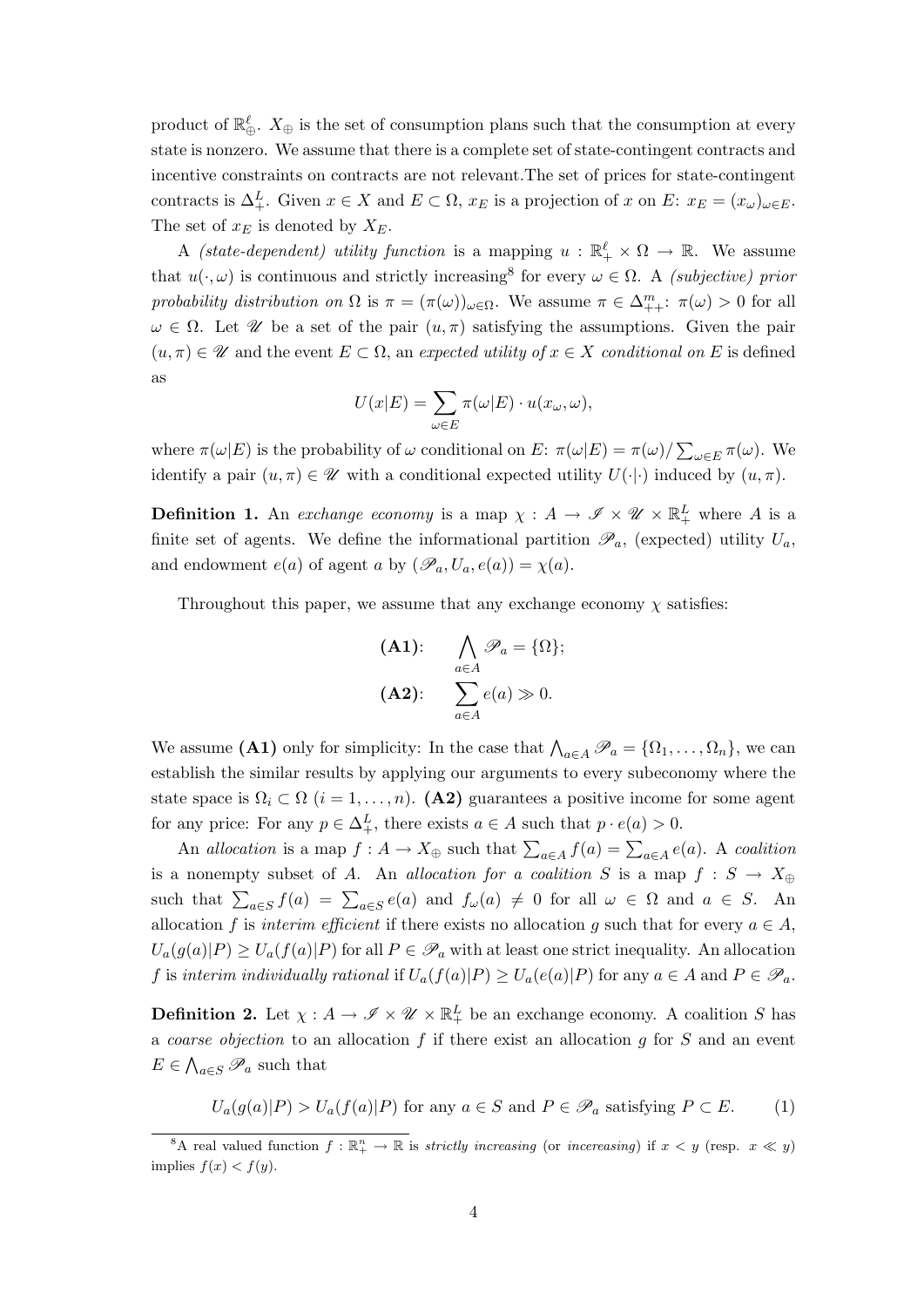The *coarse core* of  $\chi$  is the set of allocations to which no coalition has a coarse objection, and it is denoted by  $\mathscr{C}\mathscr{C}(\chi)$ .

**Remark 1.** An event *E* is *common knowledge for a coalition S* at state  $\omega$  if  $\mathbf{P}_a(\omega) \subset E$ for all  $a \in S$ . A coalition *S* has a coarse objection to some allocation *f* if and only if it is common knowledge among the members of *S* at some state that *f* is improved upon by *S*. This means that the agreement of the coalition members to the coarse objection involves no leakage of private information among them.<sup>9</sup>

To establish the non-emptiness of the coarse core, Wilson [30] considered another economy for which each agent *a* is split into a number of *subagents*, reindexed as (*a, P*) for  $P \in \mathscr{P}_a$ . The subagent  $(a, P)$  is assumed to have the utility  $U_a(x|P)$  and the initial endowments  $e_P(a)$ . Wilson proved the non-emptiness of the coarse core by showing that the corresponding NTU game is balanced. A constrained market equilibrium is regarded as a price equilibrium concept associated with this economy.

**Definition 3.** Let  $\chi : A \to \mathscr{I} \times \mathscr{U} \times \mathbb{R}^L_+$  be an exchange economy. A *constrained market (CM) equilibrium of*  $\chi$  is a pair  $(p, f)$  of the price and allocation such that  $\sum_{\omega \in P} p_{\omega} \cdot f_{\omega}(a) \leq \sum_{\omega \in P} p_{\omega} \cdot e_{\omega}(a)$  and  $U_a(x|P) > U_a(f(a)|P) \Rightarrow \sum_{\omega \in P} p_{\omega} \cdot x_{\omega} >$  $\sum_{\omega \in P} p_{\omega} \cdot e_{\omega}(a)$  for any  $a \in A$  and any  $P \in \mathscr{P}_a$ .

It is easy to show that the coarse core contains the CM equilibrium allocations. However, Serrano et al.[27] showed that the coarse core fails to converge to a set of CM equilibrium allocations. In order to recover the core convergence principle, therefore, we have to find another price equilibrium notion.

## **3 Generalization of CM Equilibrium**

In this section, we introduce a generalized version of CM equilibrium. Recall that in the CM equilibrium, each subagent  $(a, P)$  is assigned to the income  $\beta_a(P) := \sum_{\omega \in P} p_{\omega} \cdot e_{\omega}(a)$ from the total income  $p \cdot e(a)$  and maximizes her utility  $U_a(\cdot|P)$  subject to the budget constraint  $\sum_{\omega \in P} p_{\omega} \cdot x_{\omega} \leq \beta_a(P)$ . Thus, the CM equilibrium can be regarded as a price equilibrium concept under some budget-sharing rule. Here, we define a *budgetsharing rule* as a collection of mappings  $\beta := {\beta_a}_{a \in A}$  where  $\beta_a : \Delta_+^L \times \mathscr{P}_a \to \mathbb{R}_+$  and  $\sum_{E \in \mathcal{P}_a} \beta_a(p, E) = p \cdot e(a)$  for any  $p \in \Delta^L_+$ .

Given an exchange economy  $\chi$  and a budget-sharing rule  $\beta$ , for  $p \in \Delta^L_+$  and  $a \in A$ , we define the *demand set* as follows:

$$
D(p, a; \beta_a) := \left\{ x \in X \mid \forall P \in \mathscr{P}_a : \begin{array}{l} \sum_{\omega \in P} p_{\omega} \cdot x_{\omega} \leq \beta_a(p, P) \\ U_a(y|P) > U_a(x|P) \Rightarrow \sum_{\omega \in P} p_{\omega} \cdot y_{\omega} > \beta_a(p, P) \end{array} \right\}.
$$

**Definition 4.** Let  $\chi : A \to \mathscr{I} \times \mathscr{U} \times \mathbb{R}^L_+$  be an exchange economy. A pair  $(p, f)$  of the price and allocation is a *generalized constrained market (GM) equilibrium of*  $\chi$  if there exists a budget-sharing rule  $\beta$  such that for any  $a \in A$ ,

 $9^9$ The common knowledge interpretation of the coarse core is due to Kobayashi [21].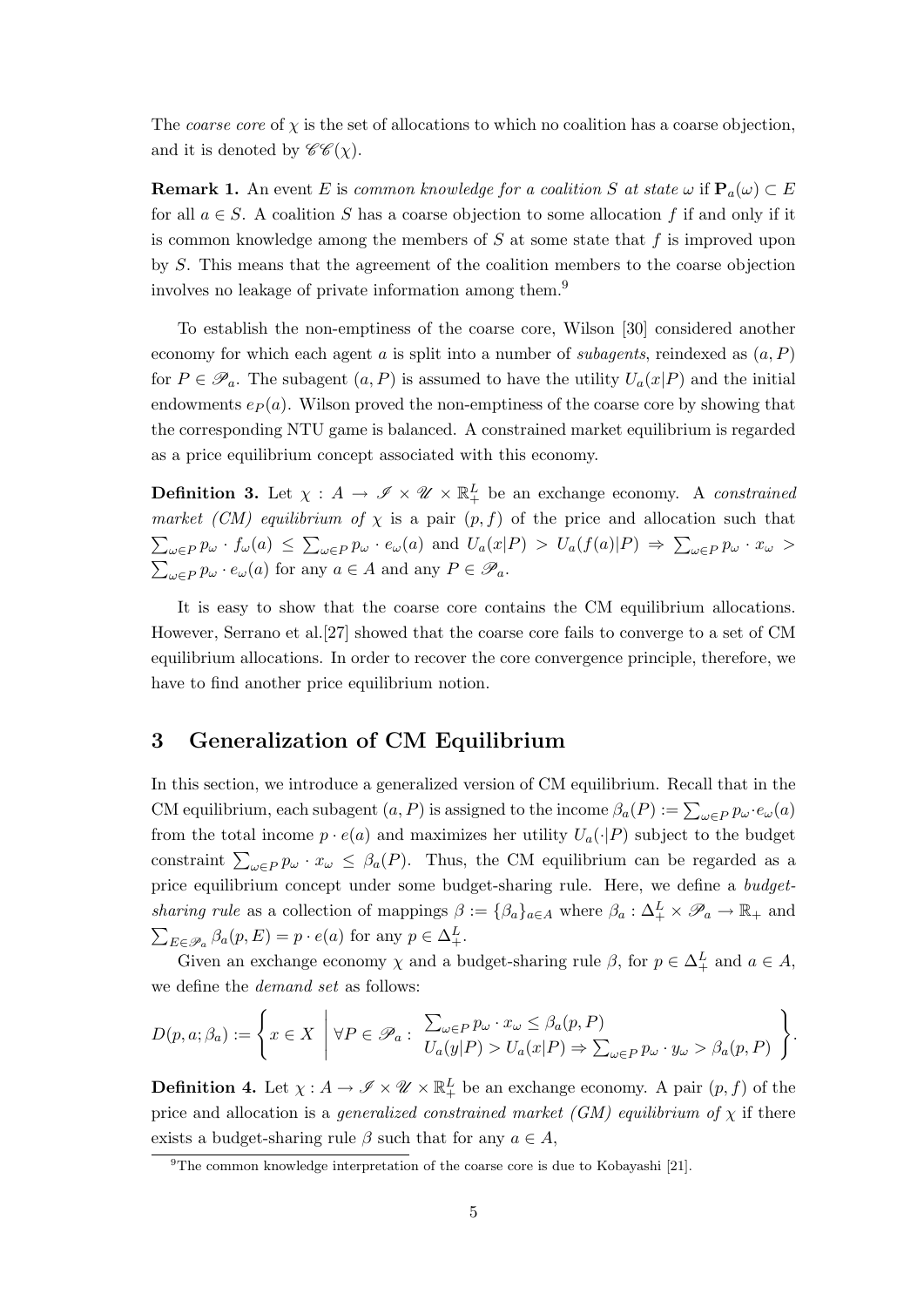(i)  $f(a) \in D(p, a; \beta_a)$ ; and

(ii)  $\beta_a(p, P) \ge \inf \left\{ \sum_{\omega \in P} p_{\omega} \cdot x_{\omega} \mid U_a(x|P) \ge U_a(e(a)|P) \right\}$  for any  $P \in \mathscr{P}_a$ .

A set of GM equilibrium allocations is denoted by  $\mathcal{M}(\chi)$ .

**Remark 2.** Condition (ii) guarantees the interim individual rationality of  $f \in \mathcal{M}(\chi)$ .

It is important to point out that the first welfare theorem holds under our equilibrium concept: *Any GM equilibrium allocation is interim efficient*. The proof is routine, so we omit it.

### **4 Core Convergence Theorems**

We will state our limit theorems on the coarse core. All the proofs will be provided in the next section.

We begin with the case of the replica sequences. For any exchange economy  $\chi : A \rightarrow$  $\mathscr{I} \times \mathscr{U} \times \mathbb{R}^L_+$ , the *n*-th replica of  $\chi$  is the exchange economy  $\chi_n: A_n \to \mathscr{I} \times \mathscr{U} \times \mathbb{R}^L_+$ such that  $A_n = A \times \{1, \ldots, n\}$ ,  $\mathscr{P}_{(a,i)} = \mathscr{P}_a$ ,  $U_{(a,i)} = U_a$ , and  $e(a,i) = e(a)$  for any  $(a, i) \in A \times \{1, \ldots, n\}$ . For any allocation *f* in  $\chi$ ,  $f^n$  is the *n*-th replication of *f*:  $f^{n}(a, i) = f(a)$  for  $(a, i) \in A_n$ . Obviously,  $f^{n}$  is an allocation in  $\chi_n$ .

Our first convergence result is the Debreu-Scarf type limit theorem. The next theorem asserts that any coarse core allocation which survives replication is a GM equilibrium allocation.

**Theorem 1.** Let  $\chi: A \to \mathscr{I} \times \mathscr{U} \times \mathbb{R}^L_+$  be an exchange economy,  $\chi_n: A_n \to \mathscr{I} \times \mathscr{U} \times \mathbb{R}^L_+$ be the n-th replica of  $\chi$ , and f be an allocation in  $\chi$ . If  $f^n \in \mathscr{CE}(\chi_n)$  for all  $n \geq 1$ , then  $f \in \mathcal{M}(\chi)$ .

The converse of Theorem 1 is unfortunately not true, because the GM equilibrium allocation does not belong to the coarse core in general. We illustrate this fact in the following example.

**Example 1.** Let  $\Omega = {\omega_1, \omega_2}$ ,  $A = {a, b, c}$ , and  $\ell = 2$ . The exchange economy  $\chi$ is defined as follows: The every agent has an identical state-indepent utility function  $u(x_1, x_2) = \sqrt[4]{x_1 \cdot x_2}$ . The common prior distribution is  $\pi(\omega_1) = \pi(\omega_2) = 1/2$ . The information structure and initial endowments are given in the table below.

•  $\mathscr{P}_a = \mathscr{P}_b = {\{\{\omega_1\}, \{\omega_2\}\}\}\$ and  $\mathscr{P}_c = {\Omega}$ ;

•  $e(a) = ((3,0), (1,0)), e(b) = ((0,3), (0,1)),$  and  $e(c) = ((0,0), (2,2)).$ 

Notice that  $\mathscr{P}_a \wedge \mathscr{P}_b = {\{\{\omega_1\}, \{\omega_2\}\}\neq {\Omega}}$  and  $e(a) \neq e(b)$ . Consider the allocation f with no risk:

$$
f(a) = f(b) = f(c) = ((1, 1), (1, 1)).
$$

If we settle the price  $p = (1/4, 1/4, 1/4, 1/4)$ , then  $(p, f)$  is a GM equilibrium under the budget-sharing rule  $\beta_a(p,\omega_i) = p \cdot e(a)/2$  and  $\beta_b(p,\omega_i) = p \cdot e(b)/2$  for  $i = 1,2$ . However,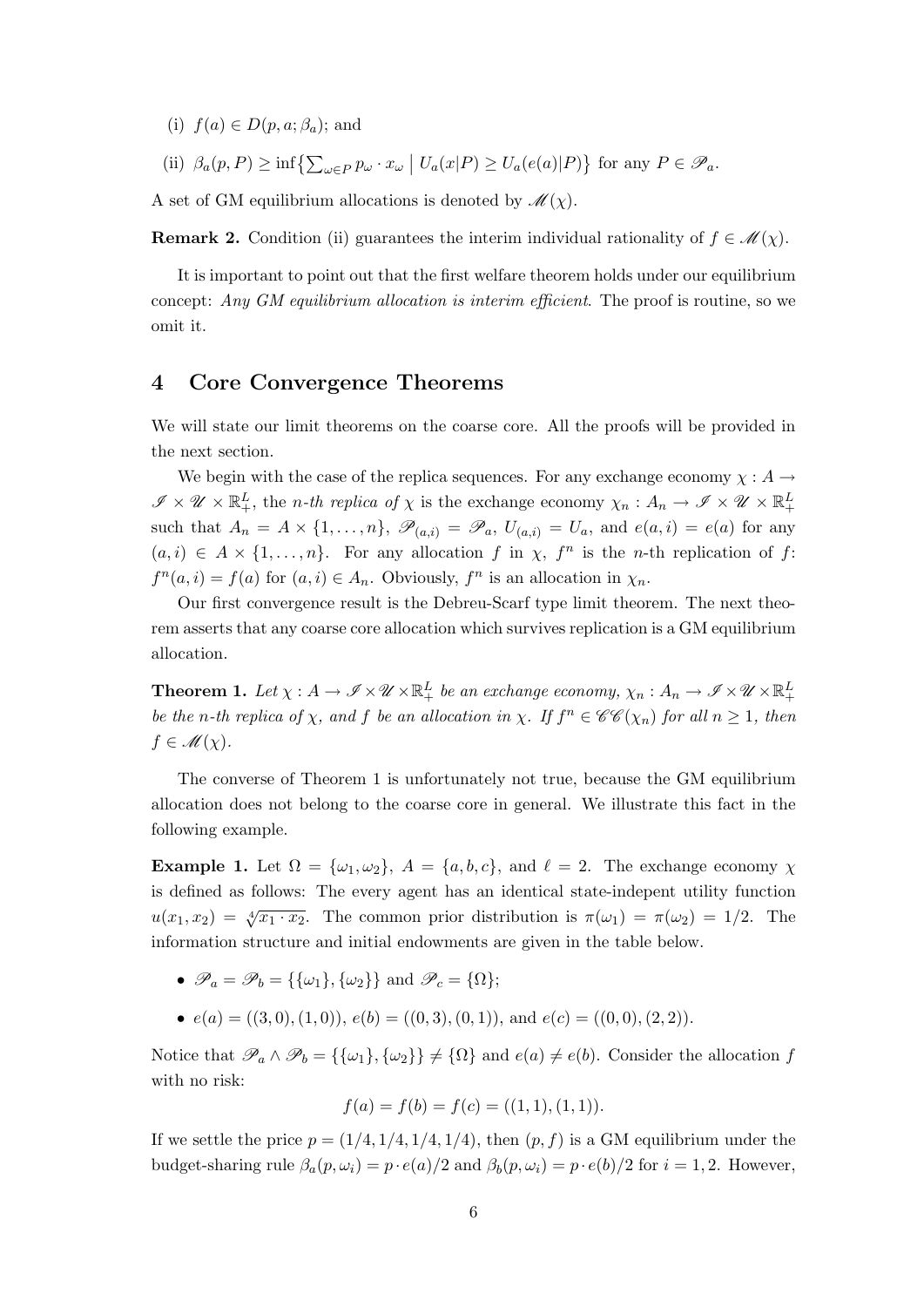*f* does not belong to  $\mathscr{C}\mathscr{C}(\chi)$ , because the coalition  $\{a, b\}$  has the coarse objection *g* at the common knowledge event  $\{\omega_1\}$ . where  $g(a) = ((1.5, 1.5), (1, 0))$  and  $g(b) =$  $((1.5, 1.5), (0, 1)).$  $\Box$ 

Example 1 demonstrates that the GM equilibrium allocation is possibly "blocked" by some coalition if the members have "similar" fine informations in the sense that some proper subset of  $\Omega$  can be common knowledge among them. In Example 1, agents *a* and *b* have an identical fine information, so that they take advantage of their information, even without communications, to block the GM allocation through reallocation by themselves. The GM equilibrium is not immune to this kind of objection unless it is a CM equilibrium.

Based on this observation, we provide a sufficient condition for the coarse core to contain all GM equilibrium allocations. In the next theorem, we recover the equivalence result of Debreu and Scarf [12] under some additional conditions.

**Theorem 2.** Let  $\chi : A \to \mathscr{I} \times \mathscr{U} \times \mathbb{R}^L_+$  be an exchange economy and T be an image of  $\chi$  *where*  $T = \chi(A) = \{(\mathscr{P}_t, U_t, e(t))\}_{t \in T}$ *. Suppose that* 

- *(i)*  $U_t(\cdot|P)$  *is concave for all*  $P \in \mathcal{P}_t$  *and*  $t \in T$ *,*
- *(ii)*  $\mathscr{P}_t \wedge \mathscr{P}_{t'} = {\Omega}$  *for any distinct*  $t, t' \in T$ *.*

Then,  $f \in \mathcal{M}(\chi)$  if and only if  $f^n \in \mathcal{CE}(\chi_n)$  for all  $n \geq 1$  where  $\chi_n$  be the n-th replica  $of \chi$ .

Notice that both (i) and (ii) concern with the image set *T*, which are independent of the number of agents. That is, if  $\chi$  satisfies (i) and (ii), then any replica  $\chi_n$  ( $n \geq 2$ ) also does so. Differently from Brown and Robinson [10] and Hildenbrand  $[19]$ ,<sup>10</sup> our eqivalence result requires the convexity condition (i). Loosely speaking, (ii) means that the private informations of agents with different characteristics are so "different" among each other that only the whole state space  $\Omega$  can be common knowledge for any coalition. For example, (ii) is satisfied if  $\Omega = {\omega_1, \ldots, \omega_m}$ ,  $T = {\omega_1, \ldots, \omega_m, \ldots, \omega_m, \ldots, \omega_m, \ldots, \omega_m, \ldots, \omega_m, \ldots, \omega_m, \ldots, \omega_m, \ldots, \omega_m, \ldots, \omega_m, \ldots, \omega_m, \ldots, \omega_m, \ldots, \omega_m, \ldots, \omega_m, \ldots, \omega_m, \ldots, \omega_m, \ldots, \omega_m, \ldots, \omega_m, \ldots, \omega_m, \ldots, \omega_m, \ldots, \omega_m, \ldots$ and  $\mathscr{P}_1 = {\{\{\omega_1\}, \{\omega_2, \dots, \omega_m\}\}\}\dots, \mathscr{P}_m = {\{\{\omega_m\}, \{\omega_1, \dots, \omega_{m-1}\}\}\}.^{11}$  Although (ii) is indeed stringent, Theorem 2 still covers many examples in the literatures. In particular, we would like to stress that Theorem 2 holds for the counter-example of Serrano et al. $[27]$ <sup>12</sup>

As Serrano et.al.[27] remarked, it is important to notice that the *equal treatment property*, the basic ingredient in the Debreu-Scarf argument, does *no*t hold for the coarse core.<sup>13</sup> In this sense, Theorems 1 and 2 may be insufficient for a characterization of the asymptotic behavior of  $\mathscr{C}\mathscr{C}(\chi_n)$ . This fact motivates a more general convergence result.

<sup>&</sup>lt;sup>10</sup>See Theorem 4 (p.253) of Brown and Robinson [10] and Corollary 2 (Chapter 3, p.201) of Hildenbrand [19].

<sup>&</sup>lt;sup>11</sup>In the case that  $n = 3$ , this corresponds to Example 2 of Wilson [30].

 $12$ See also Section 6.

 $^{13}{\rm{We}}$  will discuss this issue in Section 6.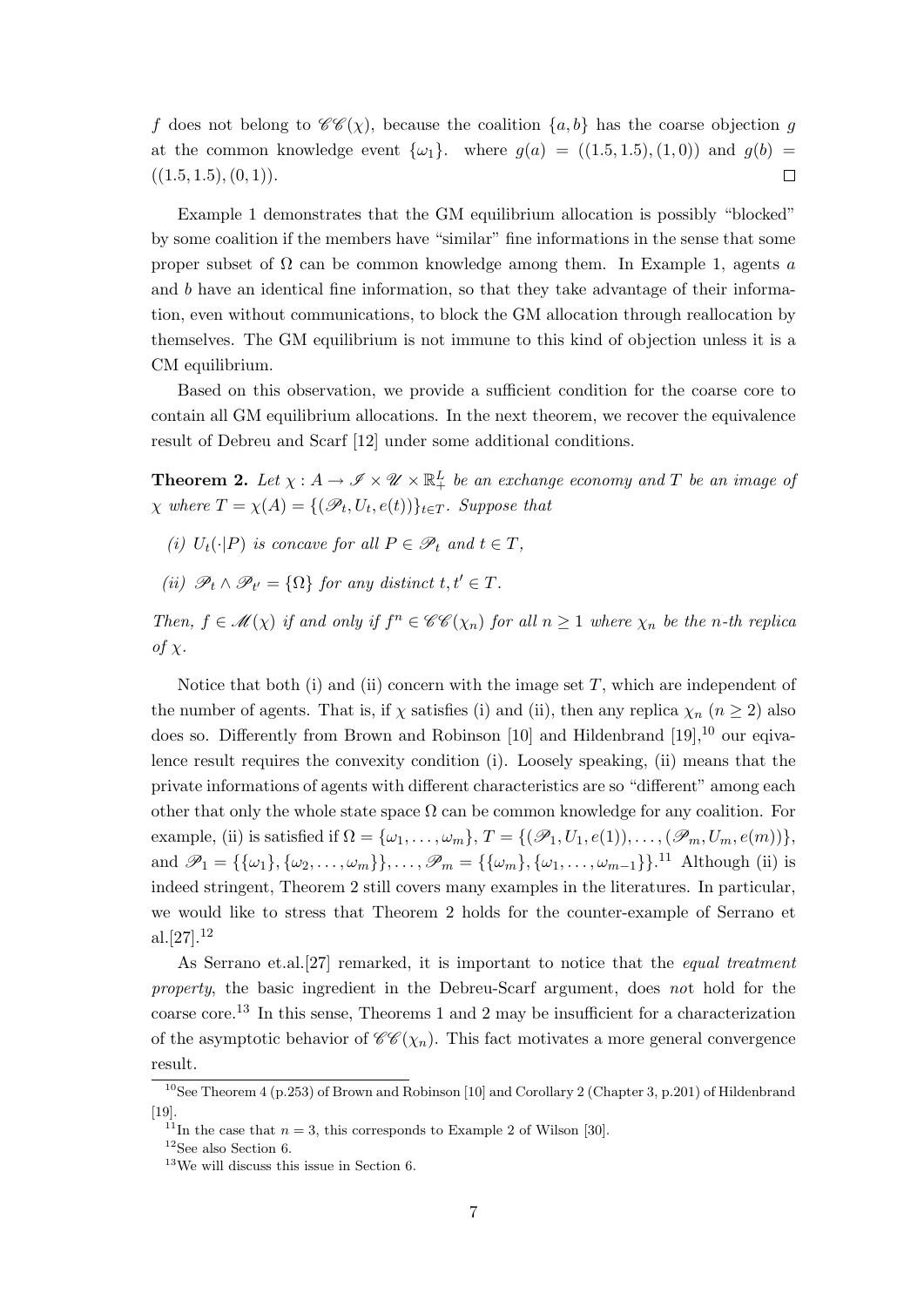We shall establish the strong convergence result for the type sequences of economies, including the replica sequences. A *type sequence of economies* is a sequence of exchange economies  $\chi_n$ :  $A_n \to T$  where *T* is a finite subset of  $\mathscr{I} \times \mathscr{U} \times \mathbb{R}^L_+$  satisfying (A1) and **(A2)**:  $\bigwedge_{t \in T} \mathcal{P}_t = \{ \Omega \}$  and  $\sum_{t \in T} e(t) \gg 0$ . The next theorem is the extension of Theorem 3.3 of Anderson [5] to the coarse core:<sup>14</sup> Any coarse core consumptions are approximately GM-demands in the large economy.

**Theorem 3.** Let  $\chi_n : A_n \to T$  be a type sequence of economies satisfying

$$
(i) |A_n| \to \infty;
$$

$$
(ii) \inf_{n} \frac{|\chi_n^{-1}(t)|}{|A_n|} > 0 \text{ for any } t \in T.
$$

*Then,*

$$
\lim_{n \to \infty} \sup_{f \in \mathscr{CC}(\chi_n)} \inf_{\substack{p \in \Delta_+^L \\ \beta}} \frac{1}{|A_n|} \sum_{a \in A_n} \rho(f(a), D(p, a; \beta_a)) = 0.
$$

The analogue of Theorem 2 holds for the type sequence of economies: If *T* satisfies (i) and (ii) in Theorem 2, then  $\mathscr{M}(\chi_n) \subset \mathscr{CC}(\chi_n)$  for all  $n \geq 1$ . The proof is essentially same as the case of Theorem 2.

## **5 Proof of Theorems**

In this section, we prove our main results, Theorems 1, 2, and 3. We shall provide the overview of our proof. At first, we introduce the concept of *auxiliary economy* associated with an original economy, and define the core and price equilibrium of the auxiliary economy. Secondly, we establish the relationship between the coarse core and GM equilibria of the original economy and the core and equilibria of the auxiliary economy. Finally, we prove the theorems via the results in the auxiliary economy. As we pointed out in the Introduction, it is crucial in our proof that a standard core convergence arguments can be applied to the core and equilibria of the auxiliary economy. We use nonstandard analysis to prove Theorems 1 and 3.

#### **5.1 Auxiliary Economy**

Given  $(\mathscr{P}, U) \in \mathscr{I} \times \mathscr{U}$ , a vector of conditional expected utilities of  $x \in X$  is

$$
U(x|\mathscr{P}) = (U(x|P))_{P \in \mathscr{P}}.
$$

We define a binary relation  $\gtrsim$  on *X* as follows:

$$
\forall x, y \in X: \ x \succsim y \iff U(x|\mathscr{P}) \geq U(y|\mathscr{P}).
$$

Let  $\succ$  be an asymmetric part of  $\succsim$ . A *preference* is a binary relation  $\succsim$  on *X* induced by some  $(\mathscr{P}, U) \in \mathscr{I} \times \mathscr{U}$  in this manner. The set of preferences is denoted by  $\mathscr{P}$ .

<sup>&</sup>lt;sup>14</sup>See also Proposition 4 (Chapter 3, p.200) of Hildenbrand [19].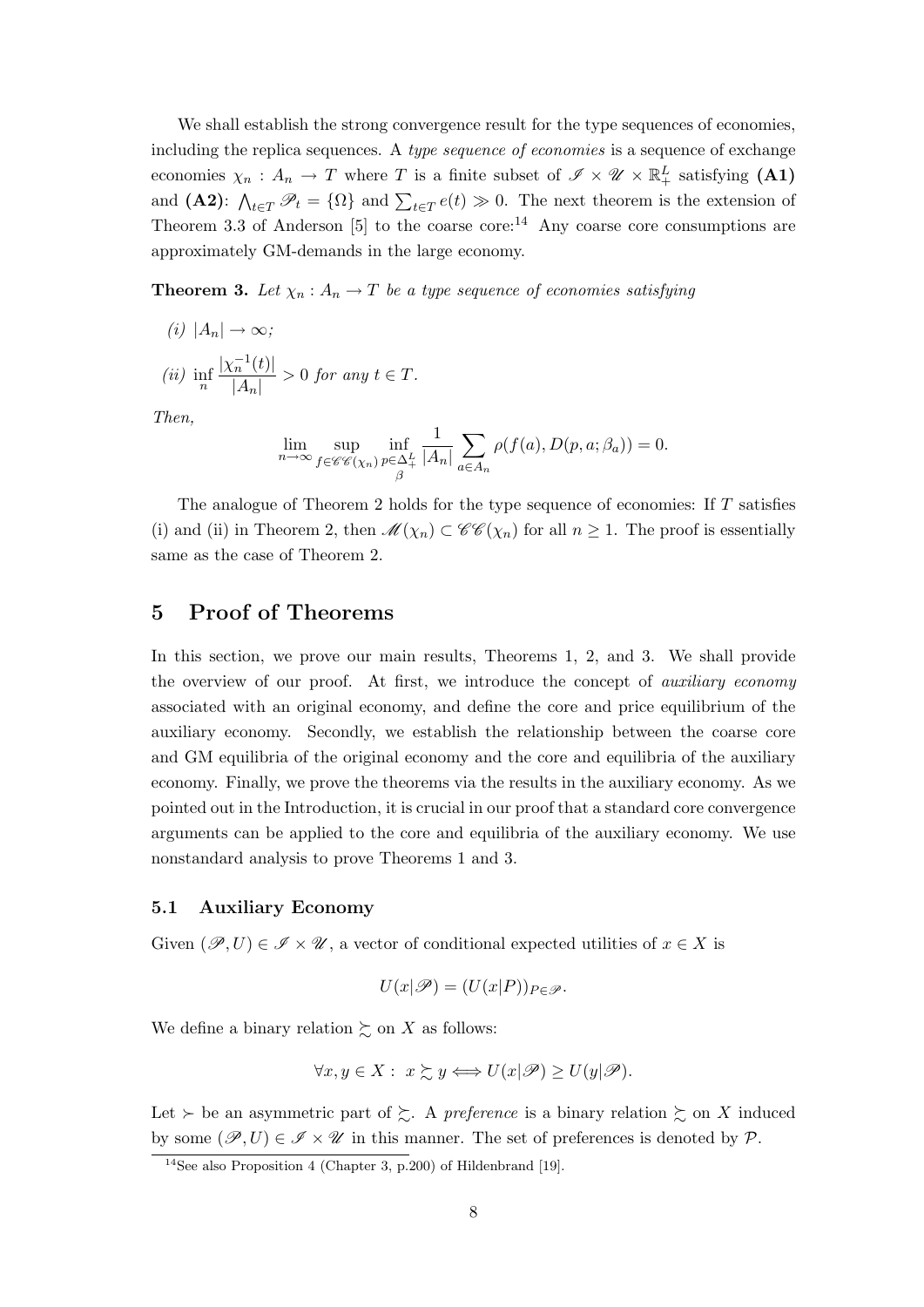It is obvious that  $\gtrsim$  is transitive and strongly monotonic. Note that  $\gtrsim$  is *not* continuous in general:  $\{(x, y) \in X \times X \mid x \succ y\}$  may *not* be open in  $X \times X$  even if  $u(\cdot, \omega)$ is continuous for all  $\omega \in \Omega$ . Note also that strict concavity of  $U(\cdot|P)$  does *not* imply strong convexity of  $\succ$ ,<sup>15</sup> because of incompleteness of  $\succsim$ .

**Definition 5.** Let  $\chi$  :  $A \to \mathscr{I} \times \mathscr{U} \times \mathbb{R}^L_+$  be an exchange economy where  $\chi(a)$  =  $(\mathscr{P}_a, U_a, e(a))$  for all  $a \in A$ . The *auxiliary economy* associated with  $\chi$  is the mapping  $\tilde{\chi}$  :  $A \to \mathcal{P} \times \mathbb{R}^L_+$  such that for any  $a \in A$ , (i)  $\succsim a$  is induced by  $(\mathscr{P}_a, U_a)$  and (ii)  $\widetilde{e}(a) = e(a)$ , where  $\widetilde{\chi}(a) = (\mathcal{E}_a, \widetilde{e}(a))$  for all  $a \in A$ .

Since an auxiliary economy is regarded as the Arrow-Debreu economy with symmetric information, we can naturally define the core and price equilibrium of this economy.

**Definition 6.** Let  $\chi$  be an exchange economy and  $\tilde{\chi}$  be the associated auxiliary economy. An allocation *f* is *blocked* by a coalition *S* in  $\tilde{\chi}$  if there exists the allocation *g* for *S* such that  $g(a) \succ_a f(a)$  for all  $a \in S$ . The *core* of  $\tilde{\chi}$  is the set of allocations which cannot be blocked by any coalition, and it is denoted by  $\mathscr{C}(\widetilde{\chi})$ .

For 
$$
p \in \Delta_+^L
$$
 and  $(\succsim, e) \in \mathcal{P} \times \mathbb{R}_+^L$ , the demand set is  
\n
$$
d(p, \succ, e) = \{x \in X \mid p \cdot x \le p \cdot e \text{ and } y \succ x \Rightarrow p \cdot y > p \cdot e
$$

By abuse of notation, we let  $d(p, a) = d(p, \succ_a, e(a))$  for  $a \in A$ .

**Definition 7.** Let  $\chi$  be an exchange economy and  $\widetilde{\chi}$  be the associated auxiliary economy. A *Walrasian equilibrium* of  $\tilde{\chi}$  is a pair  $(p, f)$  of the price and allocation such that  $f(a) \in d(p, a)$  for any  $a \in A$ .

ª *.*

**Remark 3.** If *f* is a Walrasian alloation in  $\tilde{\chi}$ , then  $f \in \mathscr{C}(\tilde{\chi})$ . The proof is routine, so we omit it.

#### **5.2 Preliminary Results**

We begin with a property of the induced preference relation  $\gtrsim$ . As we have already remarked,  $\gtrsim$  is not continuous. It is easy to check that the result in the next lemma holds if  $\succsim$  is continuous. The lemma says that the same result still holds even in the absence of the continuity.

**Lemma 1.** For any  $x, y \in X$ , if  $x \succ y$ , then there exists  $z \in \mathbb{R}^L_+\setminus\{0\}$  such that  $x-z\succ y$ .  $\Box$ **Proof .** See Appendix A.

The next lemma clarifies the relationship between the coarse core of the original economy and the core of the associated auxiliary economy: The coarse core is a subset of the core of the auxiliary economy.

<sup>&</sup>lt;sup>15</sup>A binary relation  $\succ$  on *X* is *strongly convex* if for any  $x, y \in X, x \neq y$ , either  $\frac{x+y}{2} \succ x$  or  $\frac{x+y}{2} \succ y$ holds.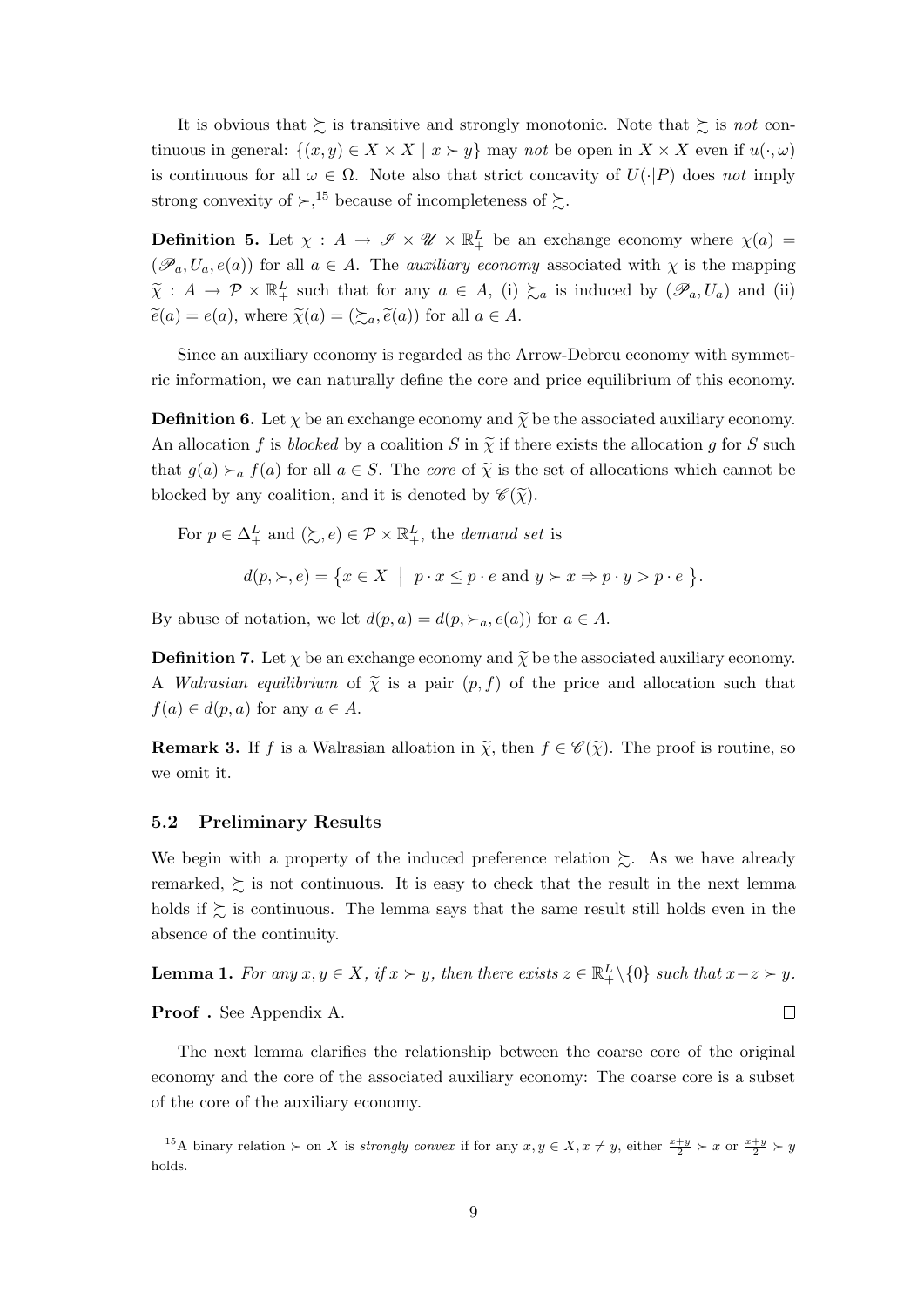**Lemma 2.**  $\mathscr{C}\mathscr{C}(\chi) \subset \mathscr{C}(\widetilde{\chi})$  *for any exchange economy*  $\chi$ *.* 

**Proof .** See Appendix A.

The next lemma states that the GM equilibrium in the original economy is almost equivalent to the Walrasian equilibrium in the associated auxiliary economy.

**Lemma 3.** Let  $\chi$  be an exchange economy and  $p \in \Delta_{++}^L$ . For any  $a \in A$ ,  $x \in D(p, a; \beta_a)$ *for some*  $\beta_a$  *if and only if*  $x \in d(p, a)$ *. In particular,*  $(p, f)$  *is a GM equilibrium of*  $\chi$  *if and only if*  $(p, f)$  *is a Walrasian equilibrium of*  $\tilde{\chi}$  *and f is interim individually rational.* 

**Proof .** See Appendix A.

By Lemmas 2 and 3, we see that the core convergence in the original economy is derived from that in the auxiliary economy. Therefore, our main task is to establish the core convergence in the auxiliary economy.

For  $p \in \Delta^L_+$ ,  $x, e \in \mathbb{R}^L_+$ , and  $\succsim \in \mathcal{P}$ , we define the *demand gap*  $\phi$  as follows:

$$
\phi(p, x, \geq, e) := |p \cdot (x - e)| + |\inf \{p \cdot (y - e) \mid y \succ x\}|.
$$

Roughly speaking, if  $\phi(p, x, \geq, e)$  is small, then *x* is "near" a *quasi-demand* at  $(p, \geq, e)$ ;  $p \cdot x \leq p \cdot e$  and  $y \succ x \Rightarrow p \cdot y \geq p \cdot e$ . The following lemma on the demand gap is due to Anderson [2]. The lemma claims that there is the upper bound for the total demand gap of the core allocations in the auxiliary economy.

**Lemma 4.** Let  $\chi$  be an exchange economy and  $\tilde{\chi}$  be the associated auxiliary economy. If  $f \in \mathscr{C}(\tilde{\chi})$ , then there exists  $p \in \Delta^L_+$  such that  $\sum_{a \in A} \phi(p, f, a) \leq 4L \max_{a \in A} ||e(a)||_{\infty}$ *where*  $\phi(p, f, a) = \phi(p, f(a), \sum a, e(a))$ *.* 

**Proof**. Since the preference  $\succeq$  is transitive and monotonic, the proof in Anderson [2] also works in our setting. We provide the formal proof in Appendix A for the reader's convinience.  $\Box$ 

The proofs of Theorems 1 and 3 are based on nonstandard analysis,  $^{16}$  especially Loeb measure theory developed by Anderson [1], [4], and Loeb [25], while Theorem 2 is proved in a standard way. For the readers unfamiliar with nonstandard analysis, we shall sketch the proofs informally. At first, notice that the upper bound  $4L \max_{a \in A_n} ||e(a)||_{\infty}$ in Lemma 4 is independent of index *n* for any type sequence of economies  $\chi_n$ . Hence, the *average* of the demand gaps,  $\frac{1}{|A_n|}\sum_{a\in A_n}\phi(p, f, a)$ , is "infinitesimal" when  $|A_n|$  is "infinite". This means that  $\phi(p, f, a)$  is "infinitesimal" for "almost all"  $a \in A_n$ . Next, if  $\phi(p, f, a)$  is "infinitesimal" and  $p \gg 0$ , then  $f(a)$  is "near" the Walrasian demand  $d(p, a)$ <sup>17</sup> Since we can show  $p \gg 0$ , we see that the core allocation f is approximately Walrasian. Combined with Lemmas 2 and 3, we obtain the desired results.

The readers who are not interested in technical arguments may skip the following formal proofs to Section 6.

 $\Box$ 

 $16B$ rown and Robinson [9], [10] are pioneering works in mathematical economcs. Anderson [6] is the excellent introduction to nonstandard analysis with applications to economics.

<sup>17</sup>We use Lemma 1 to prove this statement.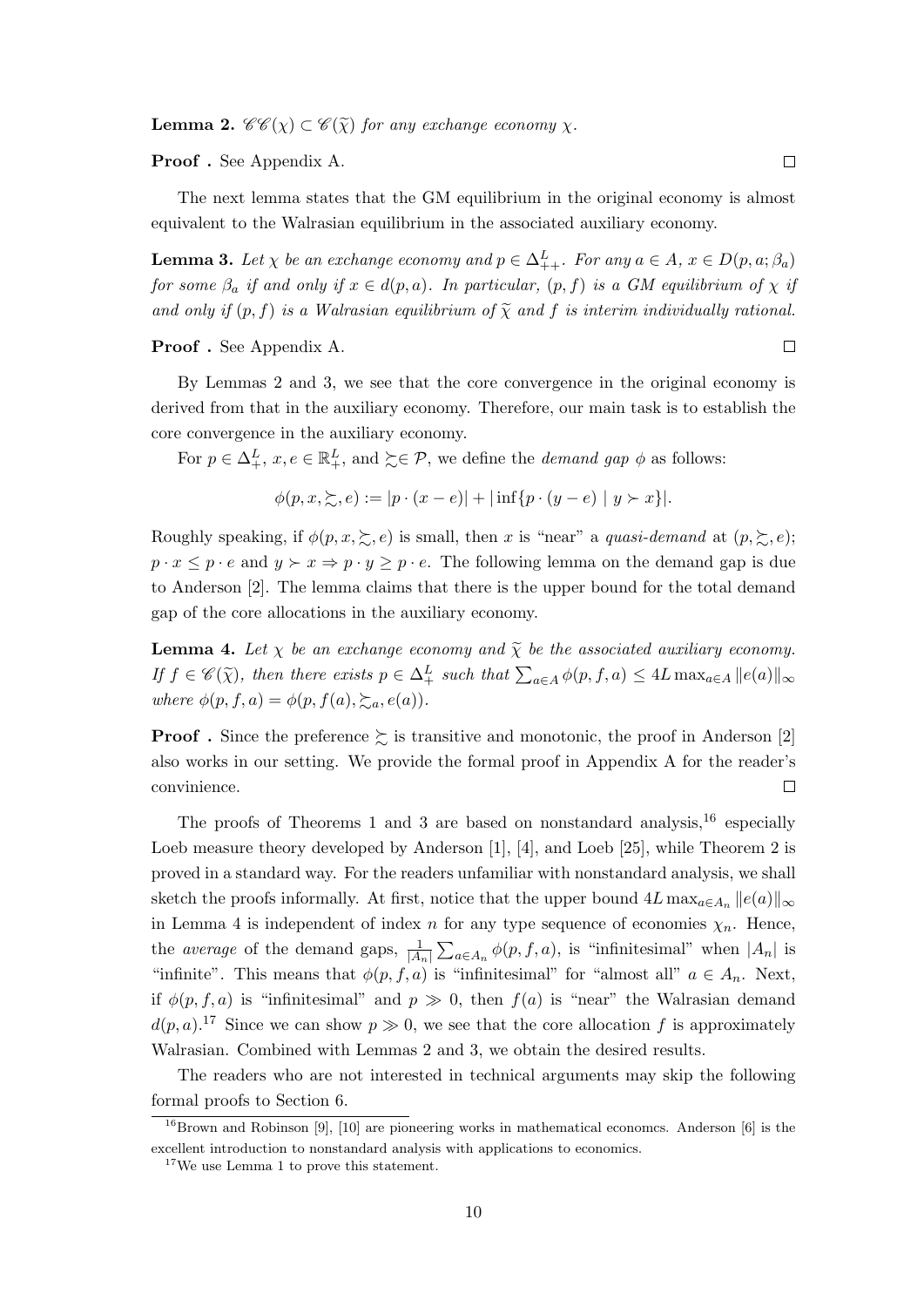#### **5.3 Proof of Theorem 1**

Let *f* be an allocation in *χ*. Suppose that  $f^n \in \mathscr{CC}(\chi_n)$  for all *n*. Then, Lemma 2 implies that  $f^n \in \mathscr{C}(\tilde{\chi}_n)$  for all *n*. By the Transfer Principle,  $f^n \in \mathscr{C}(\tilde{\chi}_n)$  for  $n \in \mathbb{N} \setminus \mathbb{N}$ . Also, by Lemma 4 and the Transfer Principle, for  $n \in \mathbb{N} \setminus \mathbb{N}$ , there exists  $p \in \mathbb{A}^L_+$  such that  $(1/|A_n|)\sum_{\alpha\in A_n} {\ast}_{\phi(p, f^n, \alpha)} \simeq 0$ , because  $\max_{\alpha\in A_n} ||e(\alpha)||_{\infty} = \max_{a\in A} ||e(a)||_{\infty}$  is finite. Since both  $f^{n}(\alpha)$  and  $e(\alpha)$  are finite,  ${}^{*}\phi({}^{\circ}p, f^{n}, \alpha) \simeq 0$  for  $L(\nu)$ -almost all  $\alpha \in A_{n}$ where  $\nu$  is the counting probability measure and  $L(\nu)$  is the associated Loeb measure.<sup>18</sup>

We show that  $\circ p \gg 0$ . Suppose not, i.e.,  $\circ p_{\omega,i} = 0$  for some  $\omega$  and *i*. It follows from (A2) that  $\circ p \cdot e(a) > 0$  for some  $a \in A$ . Let us define  $B_n := \{a\} \times \{1, \ldots, n\}$ , so  $\nu(B_n) = 1/|A|$ . Without loss of generality,  $*\phi({}^{\circ}p, f^n, \alpha) \simeq 0$  for all  $\alpha \in B_n$ . If  ${}^{\circ}p \cdot f(a) = 0$ , then  ${}^{\circ}p \cdot f(a) < {}^{\circ}p \cdot e(a)$ , which contradicts  ${}^*\phi({}^{\circ}p, f^n, \alpha) \simeq 0$  for  $\alpha \in B_n$ . Therefore,  $\circ p_{\omega',j} > 0$  and  $f_{\omega',j}(a) > 0$  for some  $\omega'$  and *j*. For notational simplicity, we assume that  $^{\circ}p_1 = ^{\circ}p_{\omega,i} = 0$  and  $^{\circ}p_2 = ^{\circ}p_{\omega',j} > 0$  by reindexing the goods. If we set  $x := f(a) + (1, 0, \ldots, 0)$ , then  $x \succ_{\alpha} f(a)$  and  $\circ p \cdot x = \circ p \cdot f(a)$  for all  $\alpha = (a, i) \in B_n$ . Fix  $\alpha \in B_n$  arbitrarily. Since  $^*\phi({}^{\circ}p, f^n, \alpha) \simeq 0$ ,  $^{\circ}p \cdot x = {^{\circ}p \cdot e(a)}$ . Since  $u_a(\cdot, \omega')$  is continuous and strictly incerasing, if we set  $y = x - (0, \varepsilon, 0, \ldots, 0)$  for sufficiently small  $\varepsilon > 0$ , then  $y \succ_{\alpha} f(a)$  and  $\circ p \cdot y < \circ p \cdot e(a)$ . That is contradiction.

We show that  $({\circ}p, f)$  is the Walrasian equilibrium in  $\tilde{\chi}$ . Suppose not. Then, there exists  $a \in A$  and  $y \in \mathbb{R}^L_+$  such that  $y \succ_a f(a)$  and  $\circ p \cdot y \leq \circ p \cdot e(a)$ . By Lemma 1, we may assume that  $\circ p \cdot y < \circ p \cdot e(a)$ . Therefore, there exists  $\varepsilon > 0$  such that  $\phi({}^{\circ}p, f(a), a) > \varepsilon$ . For any  $n \in \mathbb{N}$ , there exists  $C_n \subset A_n$  such that  $C_n = \{a\} \times \{1, \ldots, n\}$ and  $\phi({}^{\circ}p, f^{n}(\alpha), \alpha) > \varepsilon$  for all  $\alpha \in C_n$ . By the Transfer Principle, for  $n \in {}^*\mathbb{N} \setminus \mathbb{N}$ ,  $\phi({}^{\circ}p, f^{n}(\alpha), \alpha) > \varepsilon$  for  $\alpha \in C_n$  and  $\nu(C_n) = 1/|A|$ . That is contradiction.

Finally, Lemma 3 implies that  $(°p, f)$  is a GM equilibrium in *χ*, so we obtain the desired result.

#### **5.4 Proof of Theorem 2**

The "if" part is a direct consequence of Theorem 1.

For the converse, we will show that  $\mathcal{M}(\chi) \subset \mathcal{CC}(\chi)$  under (i) and (ii). This implies that  $\mathcal{M}(\chi_n) \subset \mathcal{CC}(\chi_n)$  for  $n \geq 1$ , because  $\chi_n$  also satisfies (i) and (ii) if  $\chi$  does so.

Suppose that a coalition *S* has a coarse objection to an allocation  $f \in \mathcal{M}(\chi)$ . Then, there exist the event  $E \in \bigwedge_{a \in S} \mathscr{P}_a$  and the allocation *g* for *S* satisfying (1).

If *S* contains several types of agents, i.e., there exist  $a, b \in S$  such that  $\chi(a) \neq \chi(b)$ , then (ii) implies  $\bigwedge_{a \in S} \mathscr{P}_a = \{\Omega\}$ . Since (1) implies  $g(a) \succ_a f(a)$  for all  $a \in S$ , f is blocked by *S* in  $\tilde{\chi}$ . On the other hand, It follows from Lemma 3 and Remark 3 that  $f \in \mathscr{C}(\widetilde{\chi})$ . That is contradiction.

If *S* consists of single type of agents, i.e.,  $S \subset \chi^{-1}(t)$  for some  $t \in T$ , then  $E \in \mathscr{P}_t$ and

$$
\sum_{a \in S} g(a) = \sum_{a \in S} e(a) = |S| \cdot e(t) \iff \frac{1}{|S|} \cdot \sum_{a \in S} g(a) = e(t).
$$

<sup>18</sup>See Anderson [4], [6], Hurd and Loeb [20], and Loeb [25] for details on the Loeb measure.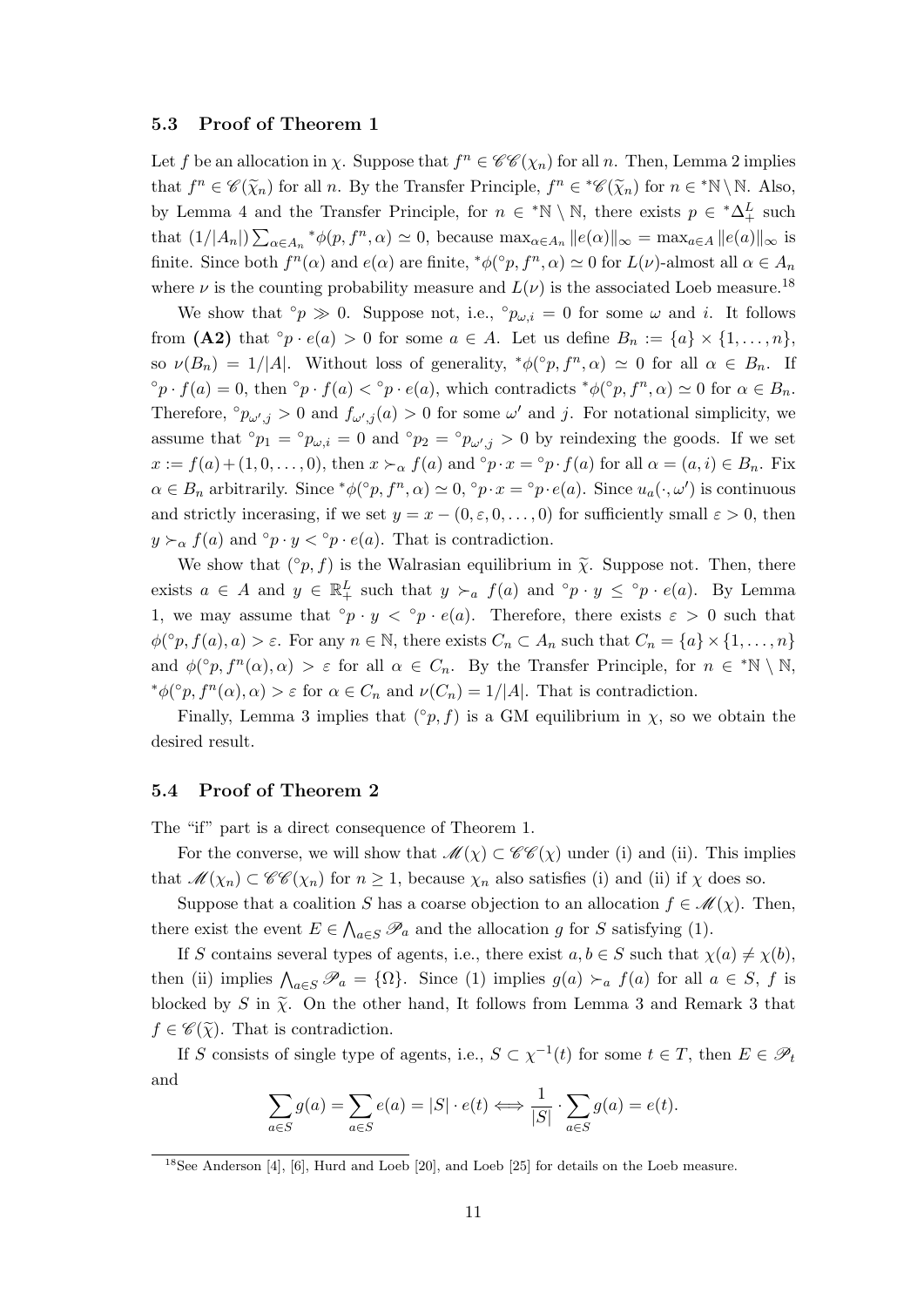Let  $a^*$  ∈ arg min<sub>*a*∈*S*</sub>{*U*<sub>*t*</sub>(*g*(*a*)|*E*)}. By (1) and (i),

$$
U_{a^*}(e(a^*)|E) = U_t(e(t)|E) = U_t\left(\frac{1}{|S|} \cdot \sum_{a \in S} g(a) \mid E\right) \ge U_t(g(a^*)|E) > U_{a^*}(f(a^*)|E).
$$

Thus, *f* is not interim individually rational. That is contradiction.

### **5.5 Proof of Theorem 3**

Fix  $p \in \Delta^L_{++}$  and  $(\succsim, e) \in T$  arbitrarily.<sup>19</sup> We show that

$$
\forall \varepsilon > 0 \; \exists \delta > 0 \; \forall x \in \mathbb{R}_+^L : \phi(x, p, \succsim, e) < \delta \Longrightarrow \rho(x, d(p, \succsim, e)) < \varepsilon. \tag{2}
$$

Suppose not. Then there exist some  $\varepsilon > 0$  and a sequence  $\{x^{(n)}\} \subset \mathbb{R}^L_+$  such that  $\phi(x^{(n)}, p, \succsim, e) \to 0$  and  $\rho(x^{(n)}, d(p, \succsim, e)) \geq \varepsilon$ . Since  $\{x^{(n)}\}$  is bounded, we may assume that  $x^{(n)} \to x$  for some  $x \in \mathbb{R}^L_+$ . Then  $\phi(x, p, \geq, e) = 0$ , that is,  $|p \cdot (x - e)| = 0$  and  $\left|\inf\{p\cdot(y-e) \mid y\succ x\}\right|=0.$  It follows from  $p\gg 0$  and Lemma 1 that  $y\succ x \Rightarrow p\cdot y > p\cdot e$ . Thus  $x \in d(p, \succeq, e)$ , which contradicts  $\rho(x^{(n)}, d(p, \succeq, e)) \geq \varepsilon$  for all *n*.

By the transfer of (2), given  $p \in {}^*\Delta^L_{++}$  and  $(\succsim, e) \in {}^*T$ , we obtain

$$
\forall x \in {}^*{\mathbb{R}}_+^L : {}^*\phi(x, p, \succsim, e) \simeq 0 \Longrightarrow {}^*\rho(x, {}^*d(p, \succsim, e)) \simeq 0. \tag{3}
$$

Let  $f_n \in \mathscr{C}\mathscr{C}(\chi_n)$  be any sequence of the core allocations. By Lemma 2,  $f_n \in \mathscr{C}(\widetilde{\chi}_n)$ . We consider the hyperfinite economy  $*\tilde{\chi}_n : A_n \to {}^*T$  for  $n \in {}^*N \setminus N$ . Note that in  ${}^* \tilde{\chi}_n$ ,  $e(a)$  is finite for all  $a \in A_n$  and  $e$  is *S*-integrable, because *T* is finite. By Lemma 4 and the Transfer Principle, there exists  $p \in {}^*\Delta_+^L$  such that  $(1/|A_n|)\sum_{a\in A_n} {}^*\phi(p, f_n(a), a) \simeq$ 0. Since  $(1/|A_n|)\sum_{a\in A_n} f_n(a) = (1/|A_n|)\sum_{a\in A_n} e(a)$ ,  $f_n(a)$  is finite for  $L(\nu)$ -almost all  $a \in A_n$ . Thus,  $*\phi(p, f_n(a), a) \simeq 0$  for  $L(\nu)$ -almost all  $a \in A_n$ . By the similar argument in the proof of Theorem 1, we can show that  $\degree p \gg 0$ . Therfore, (3) implies *\** $\rho(f_n(a), d({}^{\circ} p, a)) \simeq 0$  for  $L(\nu)$ -almost all  $a \in A_n$ .

Since  $||x|| \le \min\{1/\circ p_1, \ldots, 1/\circ p_L\} \cdot ||e(a)||$  for any  $x \in d(\circ p, a), * \rho(f_n(a), d(\circ p, a)) \le$  $||f_n(a)|| + \min\{1/\circ p_1, \ldots, 1/\circ p_L\} \cdot ||e(a)||$ . Following the argument in the Appendix of Anderson [3], if  $e$  is  $S$ -integrable, then the core allocation  $f_n$  is also  $S$ -integrable. It follows from Corollary 5 in Anderson [1] that  $^* \rho(f_n(a), d(^{\circ} p, a))$  is *S*-integrable. Therefore,

$$
\frac{1}{|A_n|}\sum_{a\in A_n} {\mathbf{\textbin{A}}}_p (f_n(a), d({}^{\circ} p, a)) = \int_{A_n} {\mathbf{\textbin{A}}}^p (f_n(a), d({}^{\circ} p, a))) dL(\nu) \simeq 0,
$$

because the integrand is zero for  $L(\nu)$ -almost all  $a \in A_n$ .

Hence, given  $\varepsilon \in \mathbb{R}_{++}$ , for any  $n \in \mathbb{N} \setminus \mathbb{N}$  and  $f_n \in \mathscr{CC}(\chi_n)$ , there exists  $p \in \Delta^L_{++}$ such that

$$
\frac{1}{|A_n|}\sum_{a\in A_n} \mathcal{P}(f_n(a), d(p, a)) < \varepsilon.
$$

By the Overspill Principle, for sufficiently large  $n \in \mathbb{N}$ ,

$$
\frac{1}{|A_n|} \sum_{a \in A_n} \rho(f_n(a), d(p, a)) < \varepsilon.
$$

<sup>&</sup>lt;sup>19</sup>Note that if  $p \gg 0$ , then  $d(p, \succ, e) \neq \emptyset$ .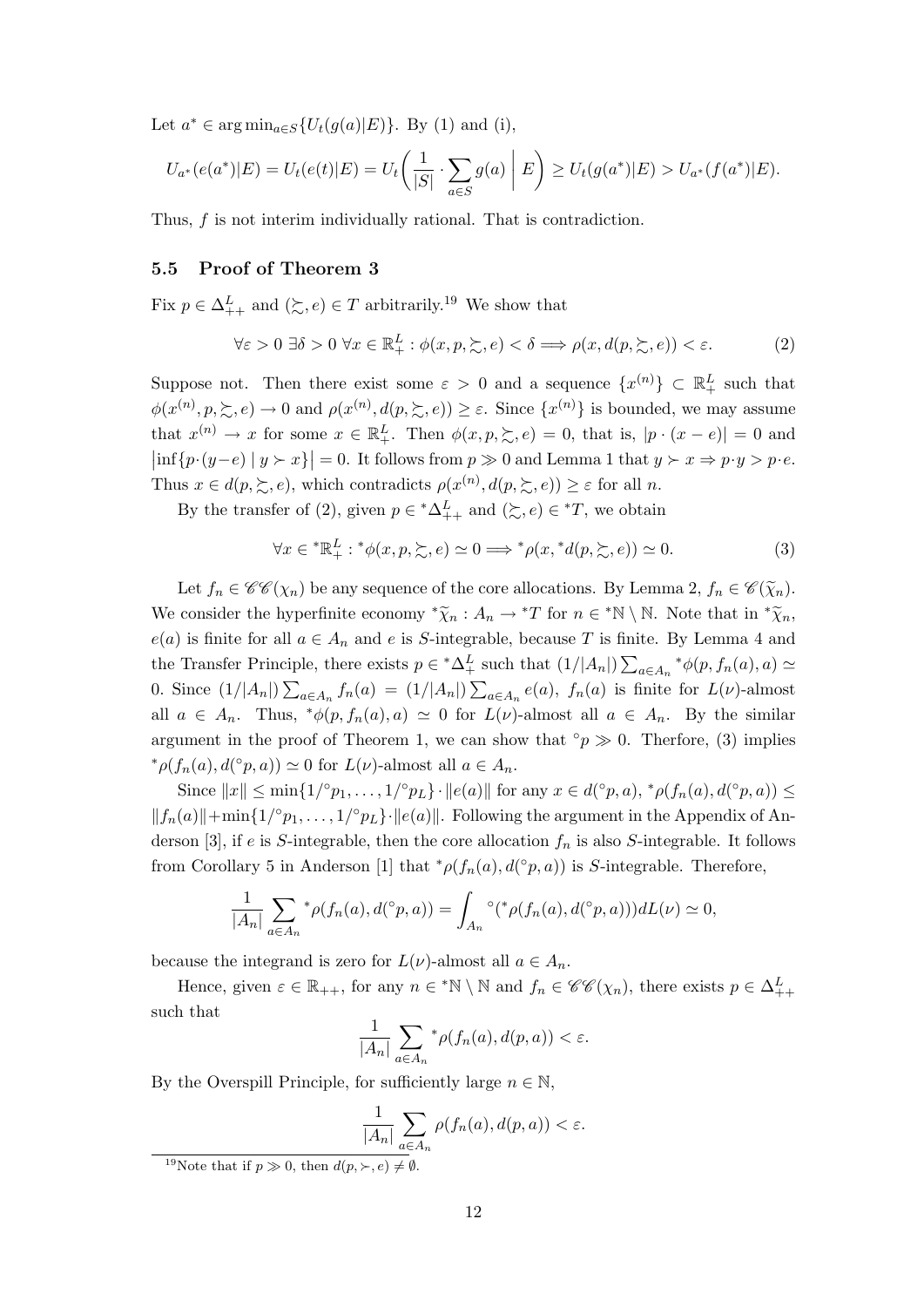By Lemma 3, there exists *β* such that

$$
\frac{1}{|A_n|} \sum_{a \in A_n} \rho(f_n(a), D(p, a; \beta_a)) < \varepsilon.
$$

Since  $\varepsilon$  is arbitrary, we complete the proof.

## **6 Discussion**

Serrano et al.[27] is the most related research to this paper. We need to clarify the relationship between our results and theirs. The aim of this section is to examine the counter-example given by [27] in detail and to illustrate how our theory works well.

**Example 2** ([27], p.1689). Let  $\Omega = {\omega_1, \omega_2}$ ,  $\ell = 2$ , and  $A = {a, b}$ . The exchange economy  $\chi^{SVV}$ , which we call *the SVV economy*, is defined as allows:

- $\mathscr{P}_a = {\{\{\omega_1\}, \{\omega_2\}\}\}\$ and  $\mathscr{P}_b = {\{\{\omega_1, \omega_2\}\}\}.$
- $u_a(x_1, x_2, \omega) = u_b(x_1, x_2, \omega) = \sqrt[4]{x_1 \cdot x_2}$  for any  $\omega \in \Omega$ .
- $e_{\omega_1}(a) = e_{\omega_2}(a) = (24, 0)$  and  $e_{\omega_1}(b) = e_{\omega_2}(b) = (0, 24)$ .
- $\pi_a(\omega) = \pi_b(\omega) = \frac{1}{2}$  for any  $\omega \in \Omega$ .

Let us define the allocation  $g$  in  $\chi$  and the price  $q$  as follows:

$$
g(a) = g(b) = ((12, 12), (12, 12)),
$$
  

$$
q = (q_{1,\omega_1}, q_{2,\omega_1}, q_{1,\omega_2}, q_{2,\omega_2}) = (1/4, 1/4, 1/4, 1/4).
$$

Then,  $(q, g)$  is unique CM equilibrium of  $\chi^{SVV}$ .

Consider the allocation  $f^* : A \to \mathbb{R}_{\oplus}^2 \times \mathbb{R}_{\oplus}^2$  in  $\chi^{SVV}$  as follows:

$$
f^*(a) = (f^*_{\omega_1}(a), f^*_{\omega_2}(a)) = ((15, 15), (8, 8)),
$$
  

$$
f^*(b) = (f^*_{\omega_1}(b), f^*_{\omega_2}(b)) = ((9, 9), (16, 16)).
$$

Then, the replicated allocation  $f^{*n}$  is in  $\mathscr{C}\mathscr{C}(\chi_n^{SVV})$  for all *n*, but  $f^*$  is not supported as a CM equilibrium, because  $f^* \neq g$ .  $\Box$ 

Let us begin with identifying  $\mathscr{C}\mathscr{C}(\chi^{SVV})$  and  $\mathscr{M}(\chi^{SVV})$ . Consider an allocation  $f: A \to \mathbb{R}_{\oplus}^2 \times \mathbb{R}_{\oplus}^2$  satisfying

$$
\textbf{(S):} \ \ f_{1,\omega_i}(a) = f_{2,\omega_i}(a), \ \ f_{1,\omega_i}(b) = f_{2,\omega_i}(b) \ \ \text{ for } i = 1,2.
$$

For such *f*, we define  $\hat{f}: A \to \mathbb{R}_{\oplus}^2$  as follows:  $\hat{f} = (\hat{f}_{\omega_1}, \hat{f}_{\omega_2})$  and

$$
\widehat{f}_{\omega_i}(a) := f_{1,\omega_i}(a) = f_{2,\omega_i}(a), \quad \widehat{f}_{\omega_i}(b) := f_{1,\omega_i}(b) = f_{2,\omega_i}(b) \quad \text{for } i = 1, 2.
$$

The set of all allocations satisfying **(S)** is denoted by  $\hat{F}$ :

$$
\widehat{F} = \{ \widehat{f} : A \to \mathbb{R}_{\oplus}^2 \mid \widehat{f}_{\omega_i}(a) + \widehat{f}_{\omega_i}(b) = 24 \text{ for } i = 1, 2 \}.
$$

Then, we can show that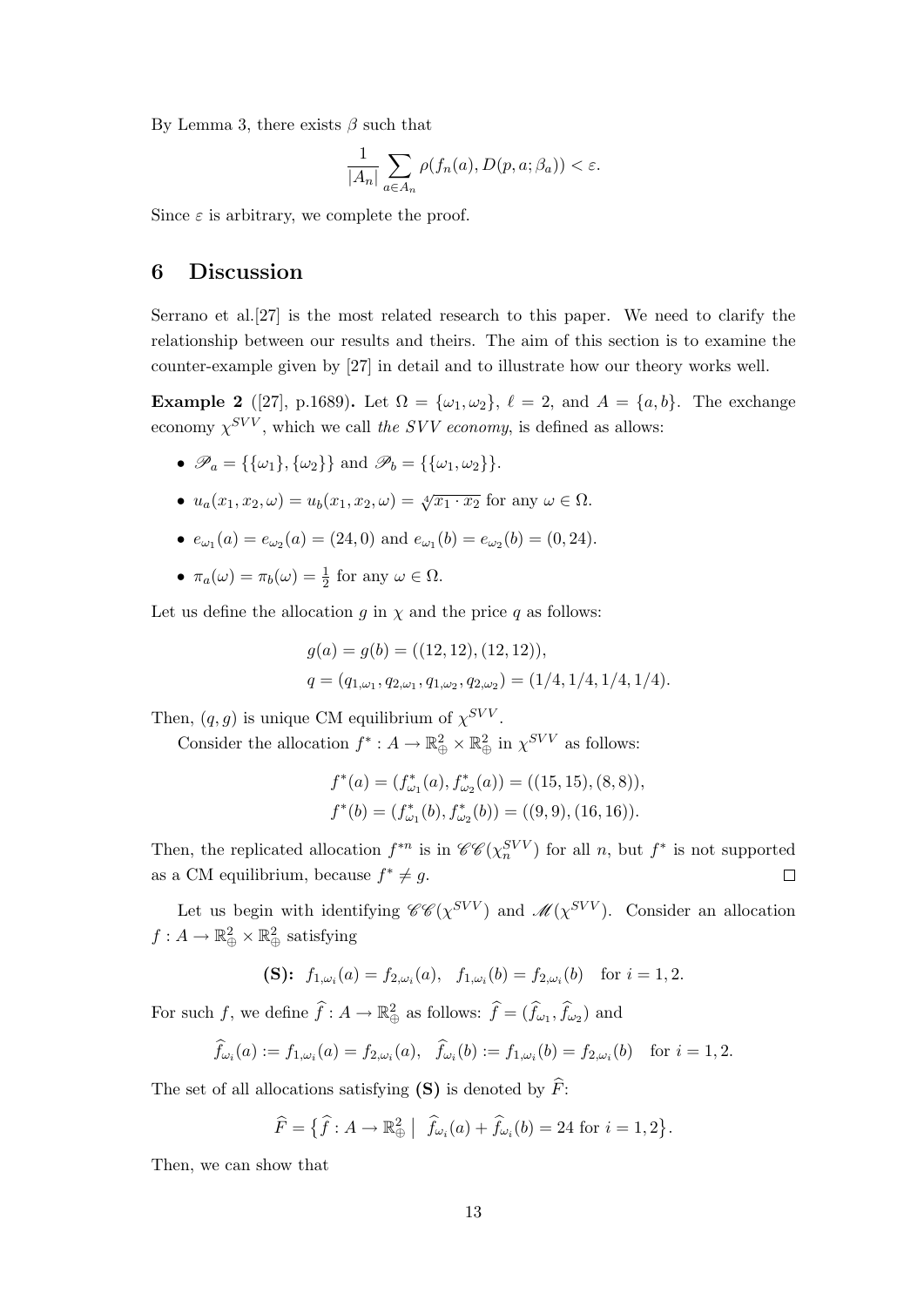- (i)  $\mathscr{C}\mathscr{C}(\chi^{SVV})$  coincides with  $\widehat{F}$ , and
- (ii)  $\mathcal{M}(\chi^{SVV})$  is a one-dimensional curve in  $\widehat{F}$ .

The formal discussion and proofs about these facts will be provided in Appendix B.

The figure illustrates the observations described above. In the figure,  $\widehat{F}$  is represented as the "Edgeworth Box". All the points in the square region are elements in  $\mathscr{C}\mathscr{C}(\chi^{SVV})$ while  $\hat{g}$  is the unique CM equilibrium allocation.  $\mathcal{M}(\chi^{SVV})$  is represented as the curve (thick line) in the region. Clearly, the curve passes through the point  $\hat{g}$ .

It is important to note that  $\hat{f}^*$  is on the curve, that is,  $f^* \in \mathcal{M}(\chi^{SVV})$ . Indeed,  $f^*$ is the GM equilibrium allocation under the price  $p^* = (2/7, 2/7, 3/14, 3/14).$ <sup>20</sup> In the figure, the indifference curve of agent *b* through  $\hat{f}^*$  is tangent to the budget line under *p*<sup>∗</sup> while the demand set of agent *a* at *p*<sup>∗</sup> is the budget line itself. This fact is consistent with our theory:  $f^*$  survives replication, because  $f^* \in \mathcal{M}(\chi^{SVV})$ !



The main reason for the non-convergence to a CM equilibrium is that the budget constraint in a CM equilibrium is too stringent to afford the core allocation at the supporting price: In particular, agent  $(a, \{\omega_1\})$  does not afford the consumption  $f^*_{\omega_1}(a)$ at  $p^*$ , i.e.,  $p^*_{\omega_1} \cdot f^*_{\omega_1}(a) = 60/7 > 48/7 = p^*_{\omega_1} \cdot e_{\omega_1}(a)$ . This problem does not occur in the GM equilibrium, because there exists a budget-sharing rule under which  $f^*_{\omega_1}(a)$  is the demand of agent  $(a, \omega_1)$  at  $p^*$ .

It is important to note that the SVV economy satisfies the assumptions in Theorem 2. This means that the set of coarse core allocations which survive replication coincides

<sup>20</sup>See Appendix B for detail.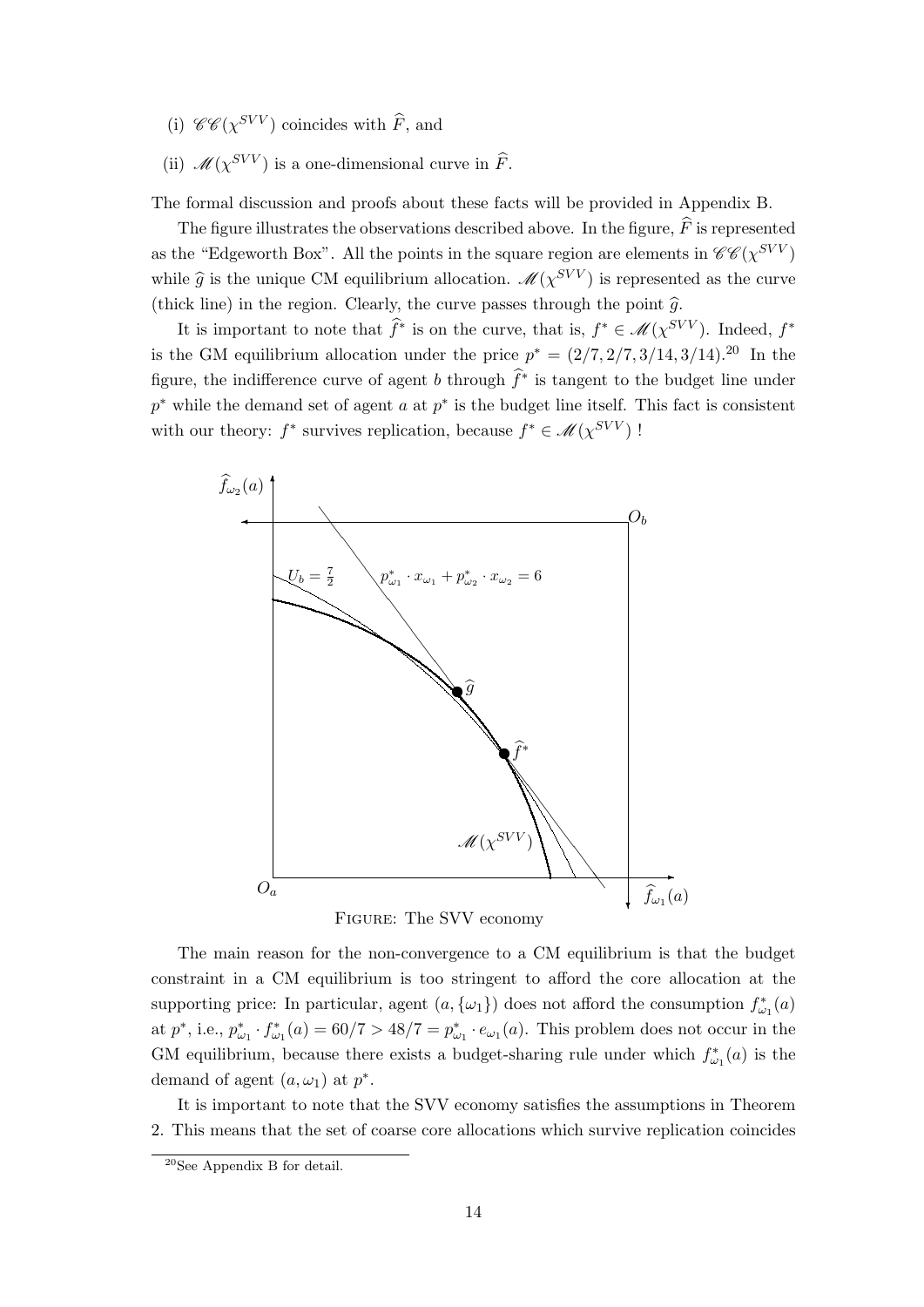with  $\mathcal{M}(\chi^{SVV})$ . This fact demonstrates the relevance of our equilibrium concept: It seems necessary to consider the GM equilibrium allocations if we examine the limiting behavior of the coarse core.

Serrano et al.[27] also showed that the equal treatment property does not hold in the example (p.1692 of [27]). Let us explain this fact from our point of view. We can show that the coarse core of the SVV economy coincides with the core of the auxiliary economy:  $\mathscr{C}\mathscr{C}(\chi_n^{SVV}) = \mathscr{C}(\widetilde{\chi}_n^{SVV})$  for  $n \geq 1.21$  Therefore, we can restrict our attention to the auxiliary economy. As we pointed out in Section 5, the auxiliary economy is the Arrow-Debreu economy with symmetric information. Now, it is clear why the Debreu-Scarf argument does not work in  $\tilde{\chi}^{SVV}$ : This is because *the preference*  $\succsim_a$  *of agent a in*  $\tilde{\chi}^{SVV}$  *is not strongly convex.* As discussed in [12], it is obvious that the equal treatment property cannot be expected when the preference is not strongly convex.

Finally, notice that  $\chi_n^{SVV}$  trivially satisfies the non-exclusivity condition of Postlewaite and Schmeidler [26] with  $n \geq 2$ . By Lemma 3.1 of Vohra [28], we can safely say that any allocation in  $\mathscr{CE}(\chi_n^{SVV})$  is *incentive compatible*.<sup>22</sup> Our result, therefore, implies the convergence of the *incentive compatible coarse core* of Vohra [28].<sup>23</sup>

## **7 Concluding Remarks**

In this paper, the core convergence principle was extended to economies with differential information. We established the several limit theorems on the coarse core. Furthermore, we provided the core-equivalence result for the replicated economies under certain conditions. As the final remark, we notice that the GM equilibrium allocation may not be in the coarse core. Although we cannot expect the inclusion in the general case, we may extend the core-equivalence reult of Aumann [8] within the framework of Theorem 2. This issue is left to the future work.

## **References**

- [1] Anderson, R. M. (1976): "A Non-standard Representation for a Brownian Motion and Ito Integration," *Israel Journal of Mathematics*, 25, 15-46.
- [2] Anderson, R. M. (1978): "An Elementary Core Equivalence Theorem," *Econometrica*, 46, 1483-1487.
- [3] Anderson, R. M. (1981): "Core Theory with Strongly Convex Preferences," *Econometrica*, 49, 1457-1468.
- [4] Anderson, R. M. (1982): "Star-Finite Representations of Measure Spaces," *Transaction of the American Mathematical Society*, 271, 667-687.

<sup>21</sup>See Appendix B for details.

 $22$ We can transform any coarse core allocation into the incentive-compatible allocation, based solely on the private informations reported by agents, even though the true state is not observable or verifiable.

<sup>&</sup>lt;sup>23</sup>Notice that the incentive compatible coarse core of  $\chi_n^{SVV}$  is non-empty with  $n \geq 2$ .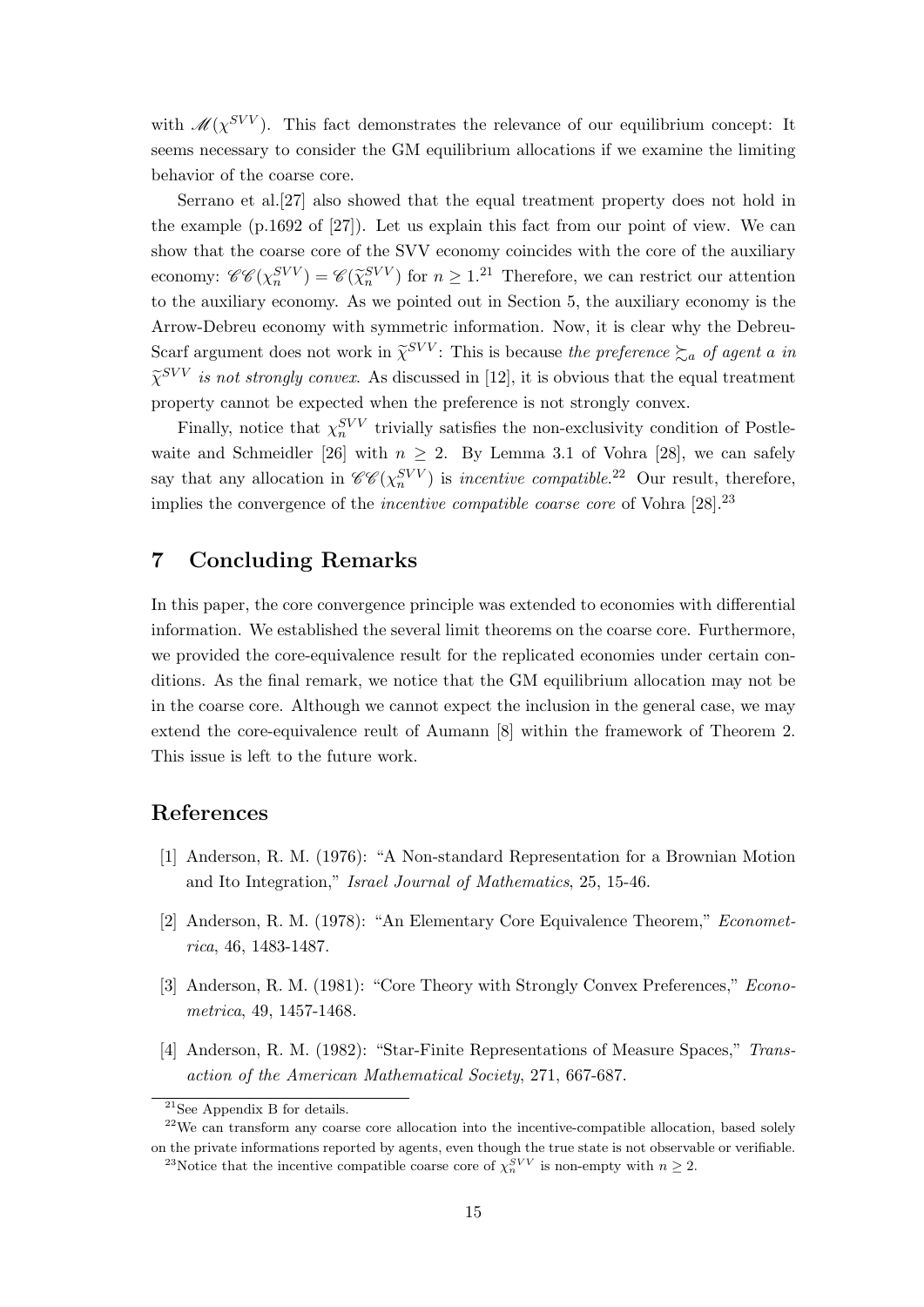- [5] Anderson, R. M. (1985): "Strong Core Theorems with Nonconvex Preferences," *Econometrica*, 53, 1283-1294.
- [6] Anderson, R. M. (1991): "Nonstandard Analysis with Applications to Economics," in *Handbook of Mathematical Economics (Vol. IV)*, ed. by W. Hildenbrand and H. Sonnenschein. Amsterdam; North Holland, Chapter 39.
- [7] Anderson, R. M. (1992): "The Core in Perfectly Competitive Economies," in *Handbook of Game Theory with Economic Applications (Vol. I)*, ed. by R. J. Aumann and S. Hart. Amsterdam; North Holland, Chapter 14.
- [8] Aumann, R. J. (1964): "Markets with a Continuum of Traders," *Econometrica*, 32, 39-50.
- [9] Brown, D.J., and A. Robinson (1974): "Nonstandard Exchange Economies," *Econometrica*, 43, 41-55.
- [10] Brown, D.J., and A. Robinson (1974): "The Cores of Large Standard Exchange Economies," *Journal of Economic Theory*, 9, 245-254.
- [11] de Clippel, G., (2007): "The Type-Agent Core for Exchange Economies with Asymmetric Information," *Journal of Econmic Theory*, 135, 144-158.
- [12] Debreu, G., and H. Scarf (1963): "A Limit Theorem on the Core of an Economy," *International Economic Review*, 4, 235-246.
- [13] Edgeworth, F.Y. (1881): *Mathematical Psychic*. London: Kegan Paul
- [14] Forges, F., A. Heifetz, and E. Minelli (2001): "Incentive Compatible Core and Competitive Equilibria in Differential Information Economies," *Economic Theory*, 18, 349-365.
- [15] Forges, F., J-F. Mertens, and R. Vohra (2002): "Ex-Ante Incentive Compatible Core in the Absence of Wealth Effects," *Econometrica*, 70, 1865-1892.
- [16] Forges, F., E. Minelli, and R. Vohra (2002): "Incentives and Core of an Exchange Economy: A Survey," *Journal of Mathematical Economics*, 38, 1-41.
- [17] Gale, D., and A. Mas-Colell (1975): "An Equilibrium Existence Theorem for a General Model without Ordered Preferences," *Journal of Mathematical Economics*, 5, 9-15.
- [18] Holmström, B., and R. Myerson (1983): "Efficient and Durable Decision Rules with Incomplete Information," *Econometrica*, 51, 1799-1819.
- [19] Hildenbrand, W. (1974): *Core and Equilibria of an Large Economy*, Princeton, Princeton University Press.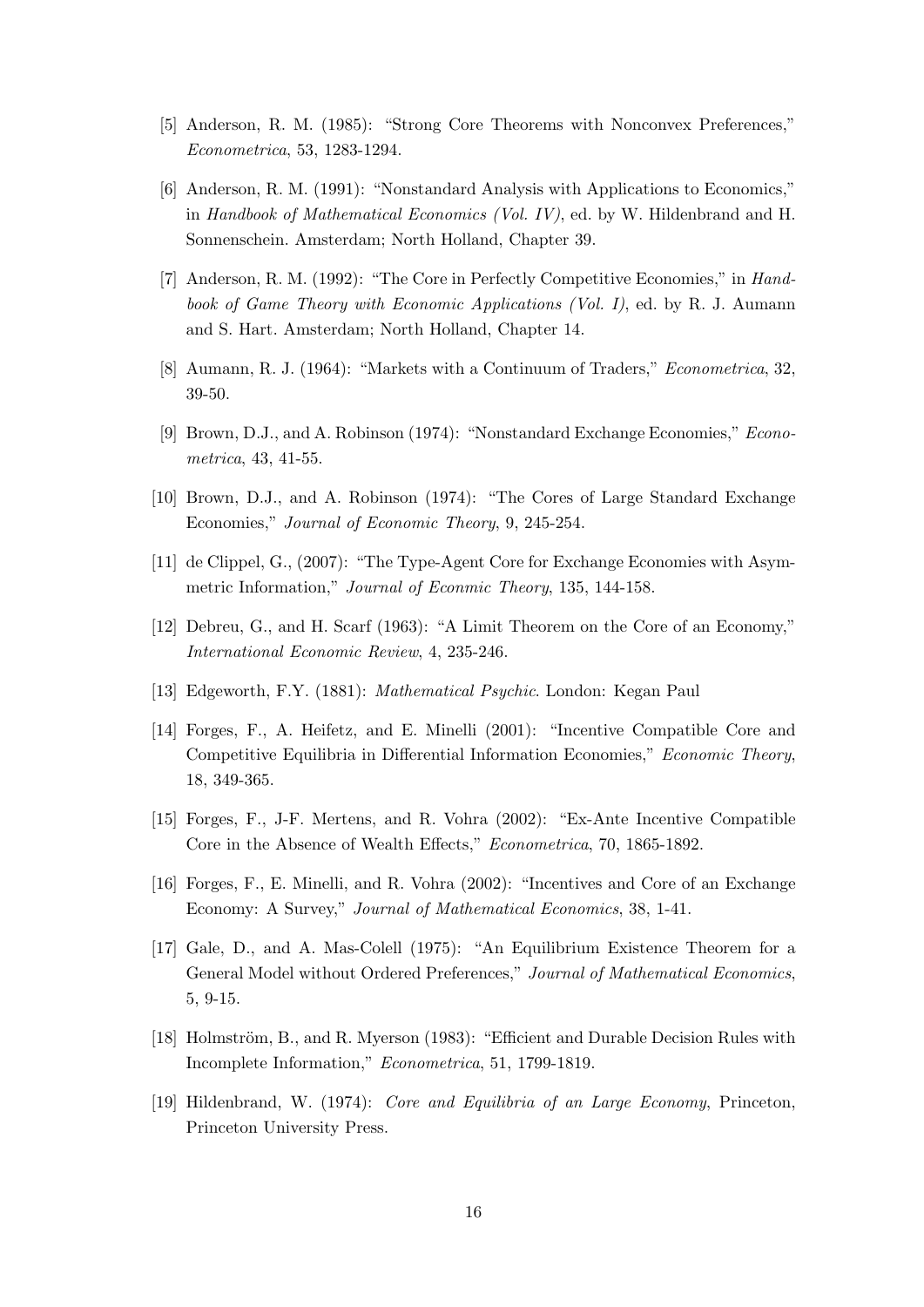- [20] Hurd, A., and P.A. Loeb (1985): *Introduction of Nonstandard Real Analysis*, New York, Academic Press.
- [21] Kobayashi, T. (1980): "Equilibrium Contracts for Syndicates with Differential Information," *Econometrica*, 48, 1635-1665.
- [22] McLean, R., and A. Postlewaite (2002):"Informational Size and Incentive Compatibility," *Econometrica*, 70, 2421-2453.
- [23] McLean, R., and A. Postlewaite (2005):"Core Convergence with Asymmetric Information," *Games and Economic Behavior*, 50, 58-78.
- [24] Lee, D., and O. Volij (2002): "The Core of Economies with Asymmetric Information: Axiomatic Approach," *Journal of Mathematical Economics*, 38, 43-63.
- [25] Loeb, P.A. (1975): "Conversion from Nonstandard to Standard Measure Spaces and Applications in Probability Theory," *Transactions of the American Mathematical Society*, 211, 113-122.
- [26] Postlewaite, A. and D. Schmeidler (1986):"Implementation in Differential Information Economies," *Journal of Economic Theory*, 39, 14-33.
- [27] Serrano, R., R. Vohra, and O. Volij. (2001): "On the Failure of Core Convergence in Economies with Asymmetric Information" *Econometrica*, 69, 1685-1696.
- [28] Vohra, R. (1999): "Incomplete Information, Incentive Compatibility, and the Core," *Journal of Economic Theory*, 86, 123-147.
- [29] Volij, O. (2000): "Communication, Credible Improvement, and the Core of an Economy with Asymmetric Information," *International Journal of Game Theory*, 29, 63-79.
- [30] Wilson, R. (1978): "Information, Efficiency, and the Core of an Economy," *Econometrica*, 46, 807-816.
- [31] Yannelis, N. (1991): "The Core of an Economy with Differential Information," *Economic Theory*, 1, 183-198.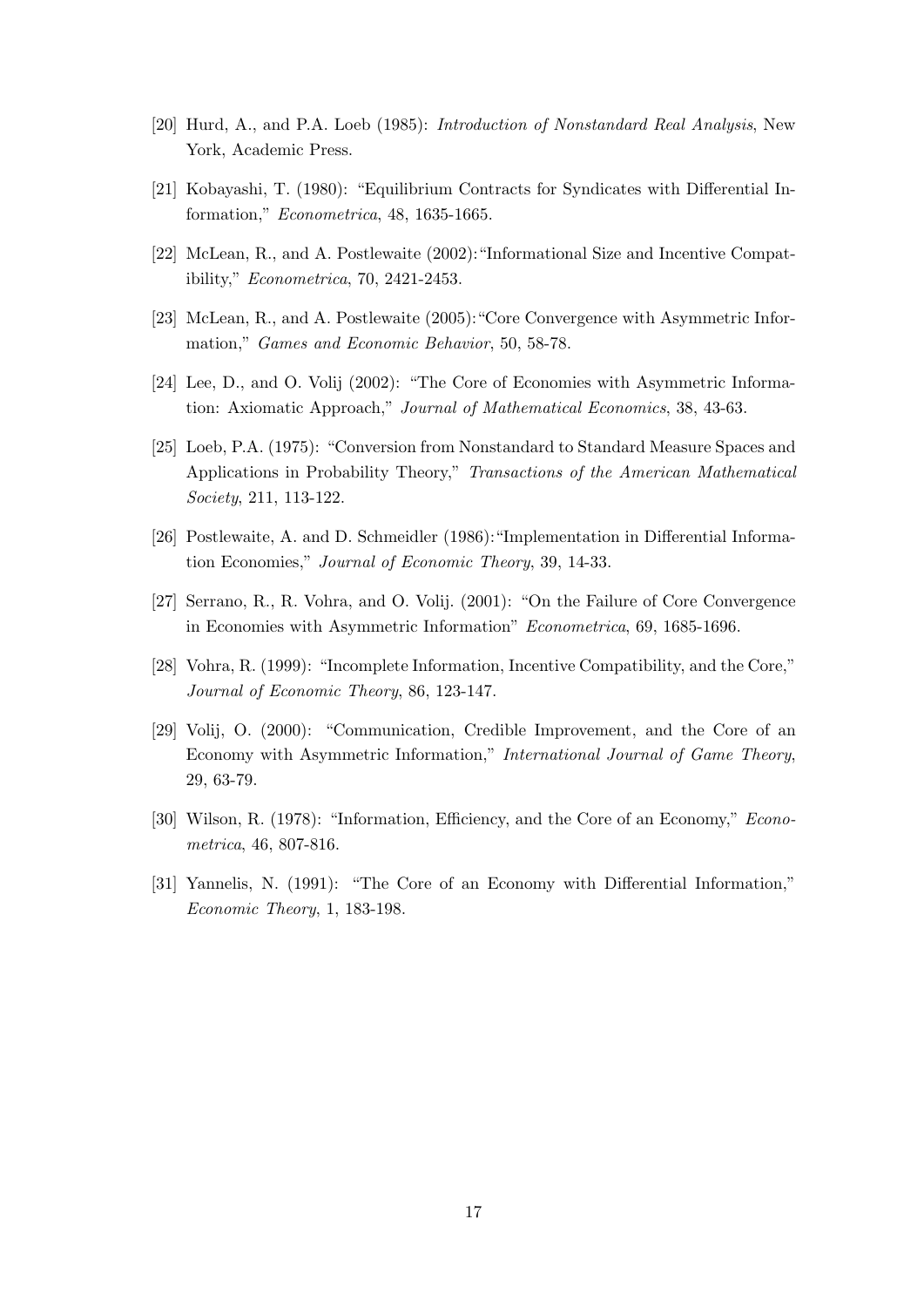# **Appendix**

## **A Proof of Lemmas**

#### **A.1 Proof of Lemma 1**

If  $x \succ y$ , then  $U(x|P) \geq U(y|P)$  for all  $P \in \mathscr{P}$  with at least one strict inequality. Suppose that  $U(x|P^*) > U(y|P^*)$  for some  $P^*$ . Since  $U(\cdot|P^*)$  is continuous and strictly increasing on  $X_{P^*}$ , there exists  $w \in X_{P^*}$  such that  $w > 0$  and  $U(x - w|P^*) > U(y|P^*)$ . If we define  $z = (z_\omega)_{\omega \in \Omega}$  as

$$
z_{\omega} = \begin{cases} w_{\omega} & \text{if } \omega \in P^* \\ 0 & \text{otherwise,} \end{cases}
$$

then we obtain the desired result.

#### **A.2 Proof of Lemma 2**

We show that if an allocation *f* is blocked by a coalition *S*, then *S* has a coarse objection to *f*. Suppose that *f* is blocked by *S*. Then, there exists the allocation *g* for *S* such that for any  $a \in S$ ,  $U_a(g(a)|P) \geq U_a(f(a)|P)$  for all  $P \in \mathscr{P}_a$  with at least one strict inequality. Select  $a^*$  from *S* arbitrarily. Let  $P^*$  be the element of  $\mathscr{P}_{a^*}$  such that  $U_{a^*}(g(a^*)|P^*) > U_{a^*}(f(a^*)|P^*)$ . Let E be the element of  $\bigwedge_{a \in S} \mathscr{P}_a$  satisfying  $P^* \subset E$ . It suffices to show that there exists the allocation  $\tilde{g}$  for *S* such that

$$
\forall \omega \in E \ \exists a_{\omega} \in S : U_{a_{\omega}}(\widetilde{g}(a_{\omega}) | \mathbf{P}_{a_{\omega}}(\omega)) > U_{a_{\omega}}(f(a_{\omega}) | \mathbf{P}_{a_{\omega}}(\omega)).
$$

For if so, then all the member of *S* can be better off on *E* by the commodity-transfer from  $a_{\omega}$  to all the other members at each  $\omega \in E$ .

We shall construct  $\tilde{g}$  by modifying g in the following manner. At the first step, we consider the event  $E_0$  such that

$$
E_0 := \{ \omega \in E \mid \forall a \in S : U_a(g(a)|\mathbf{P}_a(\omega)) = U_a(f(a)|\mathbf{P}_a(\omega)) \}.
$$

Note that  $E_0 \subsetneq E$ , because  $P^* \subset E \setminus E_0$ . If  $E_0 = \emptyset$ , then we have done by setting  $\widetilde{g} = g$ . Suppose  $E_0 \neq \emptyset$ . Then, there exists  $a_0 \in S$  and  $P_0 \in \mathscr{P}_{a_0}$  such that  $P_0 \not\subset E_0$ and  $P_0 \cap E_0 \neq \emptyset$ , because  $E \in \bigwedge_{a \in S} \mathscr{P}_a$ . By the definition of  $E_0$ , for any  $\omega_0 \in$  $P_0 \cap (E \setminus E_0)$ , there is  $b_0 \in S$  such that  $U_{b_0}(g(b_0)|{\bf P}_{b_0}(\omega_0)) > U_{b_0}(f(b_0)|{\bf P}_{b_0}(\omega_0))$ . If  $g^0$ is the modification of  $g$  obtained by the sufficiently small transfer of goods from  $b_0$  to  $a_0$  at  $\omega_0$ , then  $U_{a_0}(g^0(a_0)|P_0) > U_{a_0}(f(a_0)|P_0)$ . At the next step, we consider the event *E*<sup>1</sup> as follows:

$$
E_1 := \{ \omega \in E \mid \forall a \in S : U_a(g^0(a)|\mathbf{P}_a(\omega)) = U_a(f(a)|\mathbf{P}_a(\omega)) \}.
$$

It follows from the construction of  $g^0$  that  $E_1 \subsetneq E_0$ . If  $E_1 = \emptyset$ , then we have done by setting  $\tilde{g} = g^0$ . If  $E_1 \neq \emptyset$ , then we obtain the allocation  $g^1$  for *S* by applying the similar arguments. By repeating this procedure, we obtain the decreasing sequence  $E_0 \supsetneq E_1 \supsetneq \cdots$ . Since *E* is finite,  $E_n = \emptyset$  for some *n*. By setting  $\widetilde{g} = g^{n-1}$ , we obtain the desired result.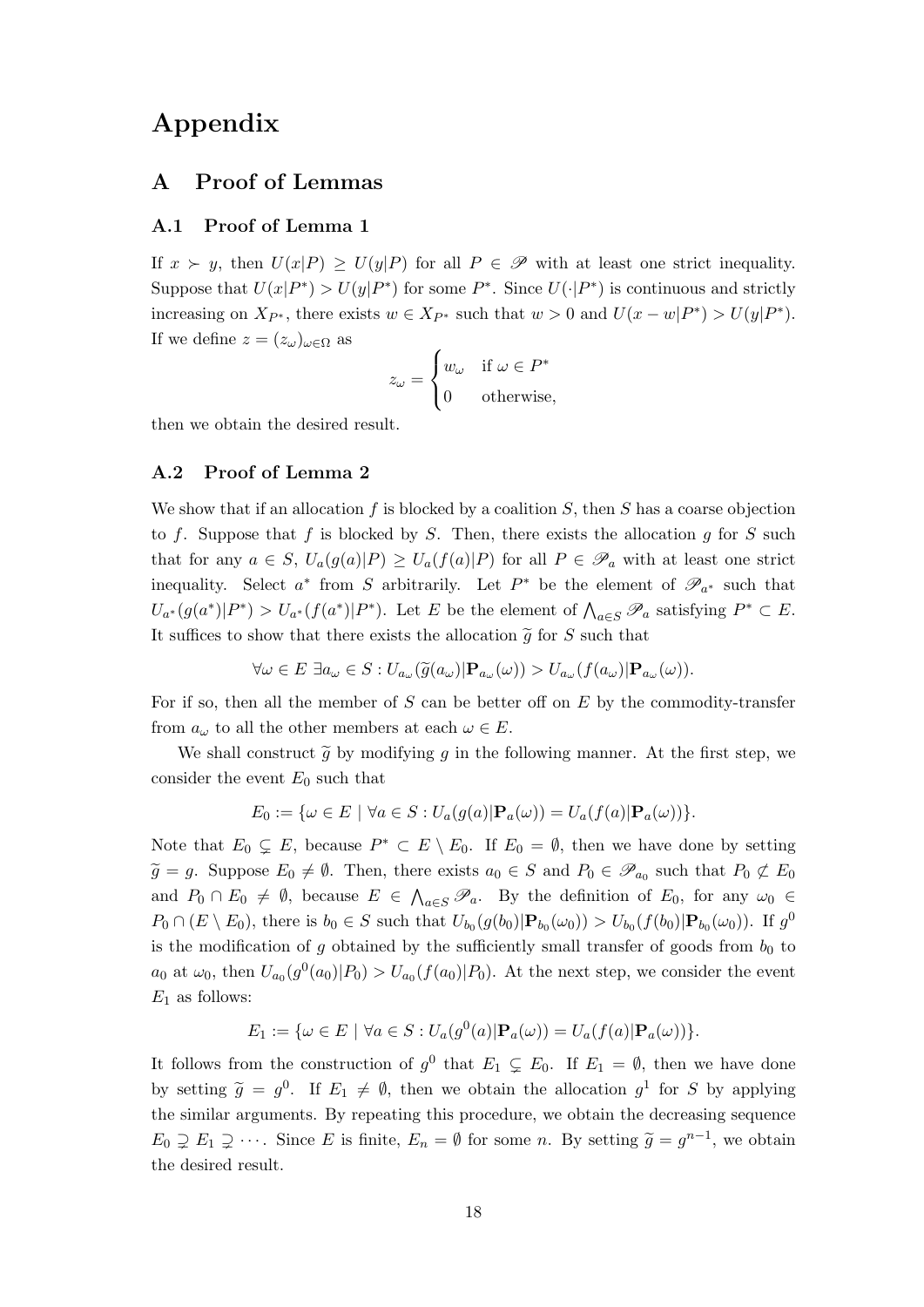#### **A.3 Proof of Lemma 3**

Let  $p \in \Delta^L_{++}$  and  $a \in A$ . Suppose  $x \in D(p, a; \beta_a)$  for some  $\beta_a$ . It is obvious that  $p \cdot x \leq p \cdot e(a)$ . Suppose that  $y \succ x$ . Then,  $U_a(y|P) \geq U(x|P)$  for all  $P \in \mathscr{P}_a$  with at least one strict inequality. Since  $x \in D(p, a; \beta_a)$ , this implies that  $\sum_{\omega \in P} p_{\omega} \cdot y_{\omega} \geq \beta_a(p, P)$ for all  $P \in \mathscr{P}_a$  with at least one strict inequality. Therefore,

$$
p \cdot y = \sum_{P \in \mathscr{P}_a} \sum_{\omega \in P} p_{\omega} \cdot y_{\omega} > \sum_{P \in \mathscr{P}_a} \beta_a(p, P) = p \cdot e(a),
$$

which means  $x \in d(p, a)$ .

Conversely, Suppose  $x \in d(p, a)$ . Set the budget-sharing rule  $\beta$  as follows:

$$
\beta_a(p, P) = \sum_{\omega \in P} p_{\omega} \cdot x_{\omega} \quad \text{for all } P \in \mathscr{P}_a.
$$

Fix  $P \in \mathscr{P}_a$  arbitrarily. Suppose that  $U_a(y|P) > U_a(x|P)$  for some  $y \in X$ . If we consider another  $\widetilde{y} \in X$  satisfying that

$$
\widetilde{y}_{\omega} = \begin{cases} y_{\omega} & \text{if } \omega \in P, \\ x_{\omega} & \text{otherwise,} \end{cases}
$$

then  $\widetilde{y} \succ_a x$ . Since  $x \in d(p, a), p \cdot \widetilde{y} > p \cdot e(a)$ , which implies  $\sum_{\omega \in P} p_{\omega} \cdot y_{\omega} > \beta_a(p, P)$ . Therefore, we obtain  $x \in D(p, a; \beta_a)$ .

#### **A.4 Proof of Lemma 4**

We reproduce the proof of the lemma in Anderson [2]. For each  $a \in A$ , let  $\phi(a) :=$  $\{x - e(a) \in \mathbb{R}^L \mid x \succ_a f(a)\},\$  and define  $\Phi := \sum_{a \in A} \phi(a)$ . For notatinal simplicity, we write  $M := \max_{a \in A} ||e(a)||_{\infty}$ .

At first, let us show that  $\Phi \cap -\mathbb{R}^L_{++} = \emptyset$ . Suppose  $Z \in \Phi \cap -\mathbb{R}^L_{++}$ . Then there exist  $z(a) \in \phi(a)$  for every  $a \in A$  such that  $Z = \sum_{a \in A} z(a)$ . Let us define  $S := \{a \in A\}$  $A \mid z(a) \neq 0$ } and

$$
g(a) := z(a) + e(a) - \frac{1}{|S|} \cdot Z
$$
 for all  $a \in S$ .

Then  $g(a) > z(a) + e(a)$  and

$$
\sum_{a \in S} g(a) = \sum_{a \in S} z(a) + \sum_{a \in S} e(a) - Z = \sum_{a \in S} e(a).
$$

Since  $z(a) \in \phi(a)$  (and free disposal),  $g(a) \succ_a f(a)$  for all  $a \in S$ . Hence *S* blocks *f*, which is contradiction.

Next, we will show that  $\text{co } \Phi \cap \{z \in \mathbb{R}^L | z_i \langle M, \forall i = 1, ..., L\} = \emptyset$ . Suppose  $Z \in \text{co } \Phi \cap \{z \in \mathbb{R}^L | z_i \langle M, \forall i = 1, \dots, L\}$ *.* By Shapley-Folkman Theorem, we can write

$$
Z = \sum_{i=1}^{k} z(a_i) + \sum_{a \notin \{a_1, \dots, a_k\}} z(a)
$$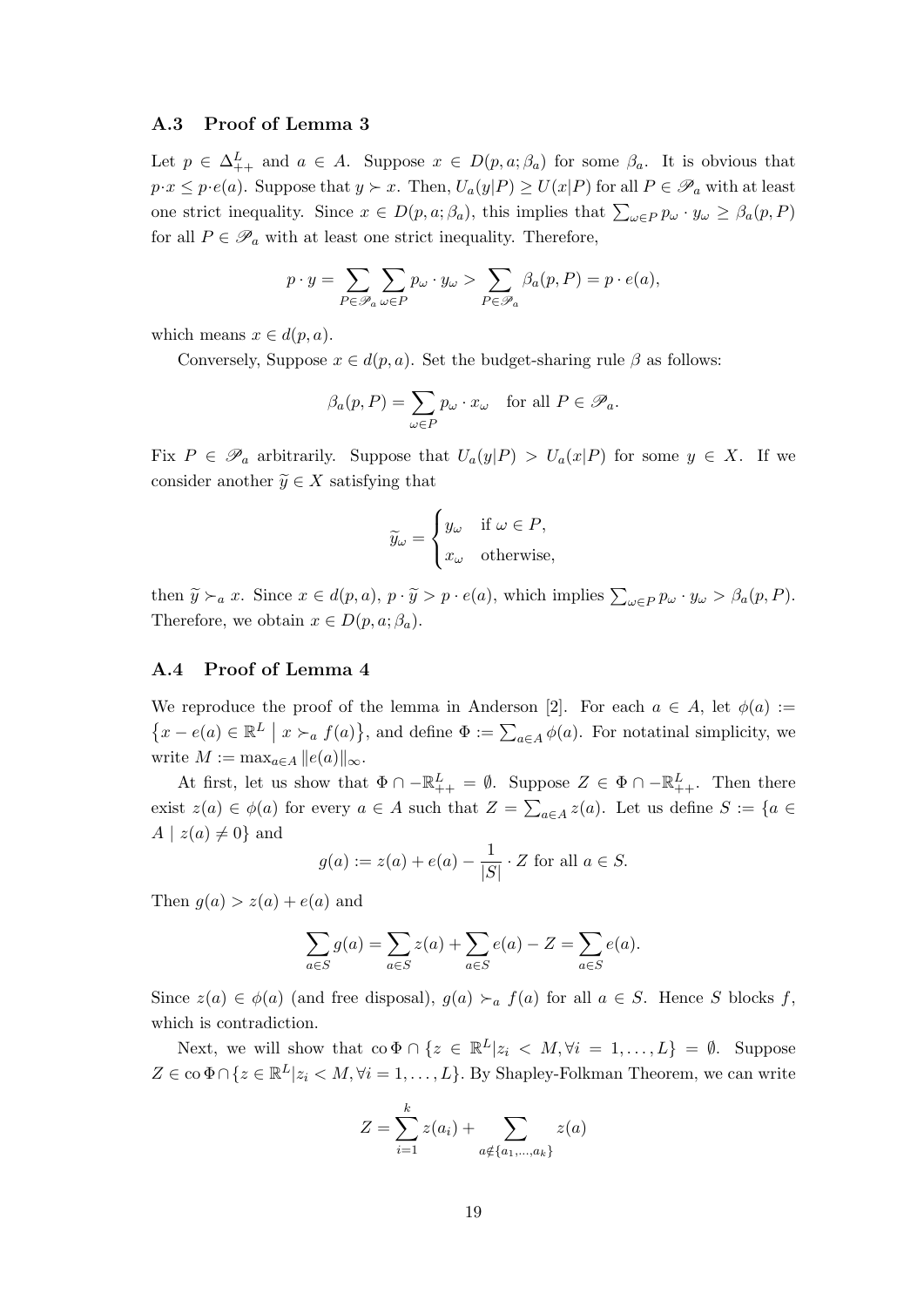where  $z(a) \in \text{co }\phi(a), z(a) \in \phi(a)$  for  $a \notin \{a_1, \ldots, a_k\}$ , and  $k \leq L$ . Let us define  $z'(a)$ for every  $a \in A$  as follows;

$$
z'(a) := \begin{cases} z(a) & \text{if } a \notin \{a_1 \dots, a_k\} \\ 0 & \text{otherwise.} \end{cases}
$$

Let  $Z' := \sum_{a \in A} z'(a)$ . Then  $Z' \in \Phi$  and

$$
Z' = Z - \sum_{i=1}^{k} z(a_i) \leq Z + \sum_{i=1}^{k} e(a_i) \leq Z + (M, \dots, M) < 0.
$$

That is contradiction.

By Minkowski's separation hyperplane theorem, there exists  $p \in \Delta_+$  such that *p* separates co  $\Phi$ , therefore  $\Phi$ , from  $\{z \in \mathbb{R}^L | z_i \langle M, \forall i = 1, ..., L\}$ . Thus inf  $p \cdot \Phi \ge$  $\sup\{p \cdot z | z_i \le M, \forall i = 1, \ldots, L\} = -M.$ 

Finally, we will show that  $\sum_{a\in A} |p \cdot (f(a) - e(a))| \le 2M$  and  $\sum_{a\in A} |\inf \{p \cdot z | z \in A\}|$  $\phi(a)\}\leq 2M$ , which imply  $\sum_{a\in A}\phi(p, f, a) < 4M$ . Let  $B := \{a \in A|p\cdot(f(a) - e(a)) < 0\}$ . Then

$$
\sum_{a \in B} p \cdot (f(a) - e(a)) \ge \sum_{a \in A} \inf p \cdot \phi(a) \ge -M, \text{ and}
$$

$$
\sum_{h \in A} p \cdot (f(a) - e(a)) = 0.
$$

Therefore

$$
\sum_{a \in A} |p \cdot (f(a) - e(a))| = 2 \sum_{a \in B} |p \cdot (f(a) - e(a))| \le 2M
$$

$$
\sum_{a \in A} |\inf p \cdot \phi(a)| \leq -\sum_{a \in A} \inf p \cdot \phi(a) + \sum_{a \notin B} \inf p \cdot (f(a) - e(a))
$$
  

$$
\leq M + M = 2M.
$$

This completes the proof.

## **B Core and Equilibria of the SVV Economy**

This section supplements our arguments in Section 6. We provide a complete characterization of the coarse core and GM equilibrium allocations in the SVV economy.

We begin with the characterization of  $\mathscr{C}\mathscr{C}(\chi^{SVV})$ . Since there are only two agents in  $\chi^{SVV}$ , the next proposition is straightforward.

**Proposition B.1.**  $f \in \mathscr{CC}(\chi^{\text{SVV}})$  if and only if *f* is ex-post efficient and interim *individually rational.*

**Proof** . Suppose that  $f \in \mathcal{CC}(\chi^{SVV})$ . Clearly, f must be interim individually rational. If *f* is not ex-post efficient, then there exist  $x : A \to \mathbb{R}^2$  and  $\omega_i \in \Omega$  such that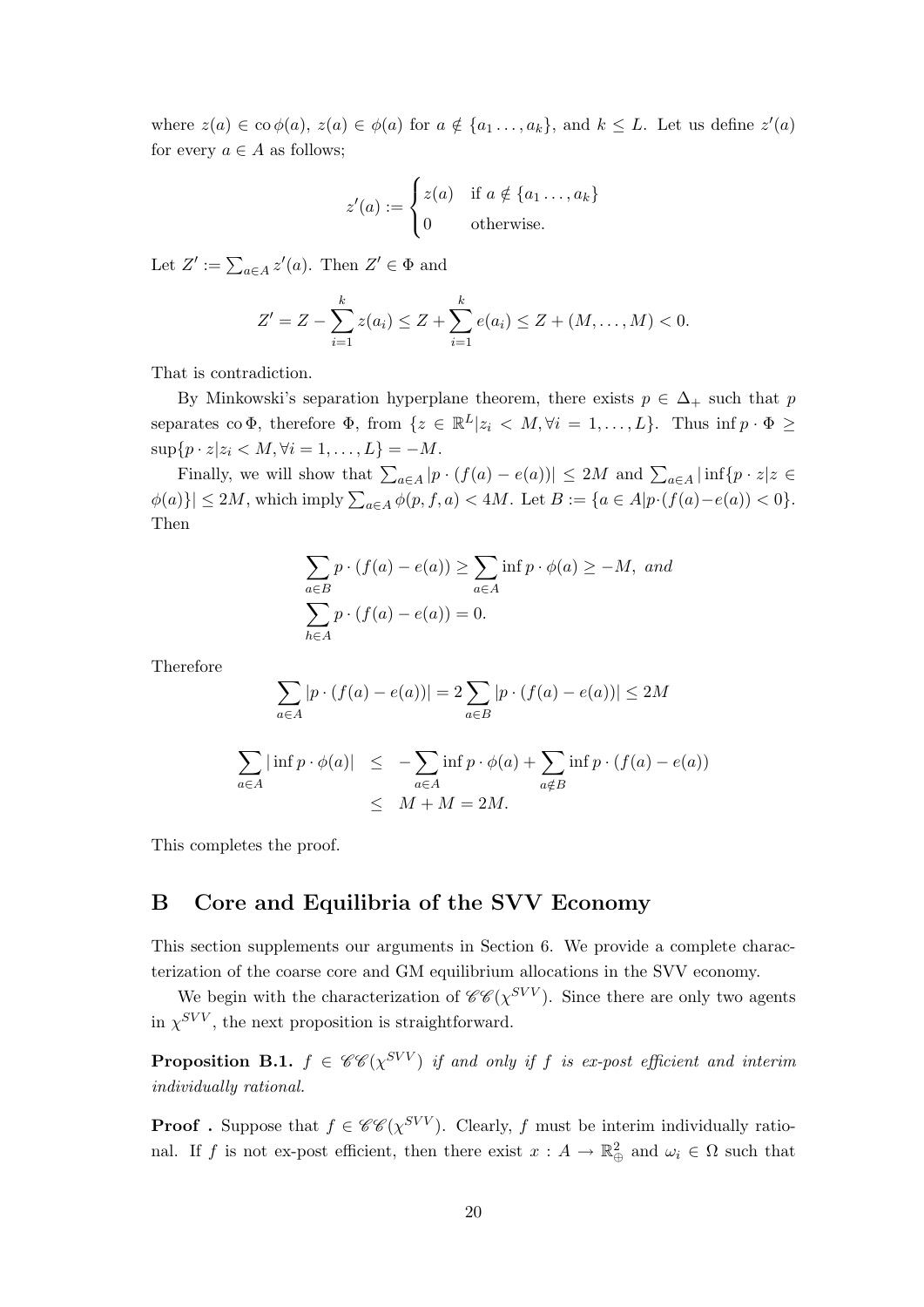$u_a(x(a), \omega_i) > u_a(f_{\omega_i}(a), \omega), u_b(x(b), \omega_i) > u_b(f_{\omega_i}(b), \omega_i)$ , and  $x(a) + x(b) = (24, 24)$ . Consider the allocation *g* as follows:

$$
g_{\omega}(a) := \begin{cases} x(a) & \text{if } \omega = \omega_i \\ f_{\omega}(a) + z & \text{otherwise} \end{cases}, \quad and \quad g_{\omega}(b) := \begin{cases} x(b) & \text{if } \omega = \omega_i \\ f_{\omega}(b) - z & \text{otherwise} \end{cases}
$$

where  $z \in \mathbb{R}^2_{\oplus}$  is a commodity-transfer from *b* to *a*. Then, *g* becomes a coarse objection to *f* for *A* when  $||z||$  is sufficiently small. That is contradiction.

Conversely, if  $f \notin \mathscr{C}\mathscr{C}(\chi^{SVV})$ , then there exist a coalition  $S \subset A$ , an allocation g for S, and an event  $E \in \bigwedge_{a \in S} \mathscr{P}_a$  satisfying (1). If  $S = \{a\}$  or  $\{b\}$ , then f is not interim individually rational. If  $S = A$ , then  $E = \Omega$ . Since  $U_b(g(b)|\Omega) > U_b(f(b)|\Omega)$  by (1), there exists  $\omega \in \Omega$  such that  $u_b(g_\omega(b), \omega) > u_b(f_\omega(b), \omega)$ . It follows from this fact and (1) that *f* is not ex-post efficient at  $\omega$ .  $\Box$ 

By Proposition B.1, we can explicitly calculate all allocations in  $\mathscr{C}\mathscr{C}(\chi^{SVV})$ . On the one hand, the ex-post efficiency in  $\chi^{SVV}$  implies the symmetric consumption of goods at every state:

$$
\textbf{(S)}\ \ \forall \omega \in \Omega: f_{1,\omega}(a) = f_{2,\omega}(a), \ \ f_{1,\omega}(b) = f_{2,\omega}(b).
$$

On the other hand, the individual rationality gives no restriction on  $f$  in  $\chi^{SVV}$ . Hence, we obtain the following result as a corollary.

**Corollary B.1.**  $\mathscr{C}\mathscr{C}(\chi^{SVV})$  *coincides with a set of all allocations satisfying* (S).

We shall provide a characterization of  $\mathcal{M}(\chi^{SVV})$ . The next proposition states that  $\mathscr{M}(\chi^{SVV})$  is a "one-dimensional curve" in the feasible set.

**Proposition B.2.**  $f \in \mathcal{M}(\chi^{SVV})$  if and only if there exists  $t \in \mathbb{R}$ , 0.5  $lt t < 2$  such *that*

$$
f(a) = ((24 - 12t, 24 - 12t), (24 - 12/t, 24 - 12t))
$$
  
\n
$$
f(b) = ((12t, 12t), (12/t, 12/t)).
$$
\n(4)

**Proof** . Since  $\mathscr{M}(\chi^{SVV}) \subset \mathscr{CC}(\chi^{SVV})$  by Theorem 2, we can restrict our attention to the allocation satisfying **(S)**. Therefore, any GM equilibrium price  $p \in \Delta_{++}^4$  in  $\chi^{SVV}$ also satisfies the similar symmetric condition:  $p_{1,\omega} = p_{2,\omega}$  for all  $\omega \in \Omega$ . The set of such prices is denoted by  $\Delta_S$ . For any  $p \in \Delta_S$ , let us denote  $\hat{p}_\omega := p_{1,\omega} = p_{2,\omega}$  for  $\omega \in \Omega$ .

We shall derive the demand set of agent *b*,  $D(p, b)$ .<sup>24</sup> Recall that  $D(p, b)$  is a solution of the maximization problem

$$
\max \frac{1}{2} (\sqrt[4]{x_{1,\omega_1} \cdot x_{2,\omega_1}} + \sqrt[4]{x_{1,\omega_2} \cdot x_{2,\omega_2}})
$$
\n
$$
\text{sub.to} \quad p_{1,\omega_1} \cdot x_{1,\omega_1} + p_{2,\omega_1} \cdot x_{2,\omega_1} + p_{1,\omega_2} \cdot x_{1,\omega_2} + p_{2,\omega_2} \cdot x_{2,\omega_2} \le p_{2,\omega_1} \cdot 24 + p_{2,\omega_2} \cdot 24,
$$
\n
$$
x_{1,\omega_1} \ge 0, \ x_{2,\omega_1} \ge 0, \ x_{1,\omega_2} \ge 0, \ x_{2,\omega_2} \ge 0.
$$

<sup>24</sup>Note that the budget sharing rule is not relevant for agent *b*.